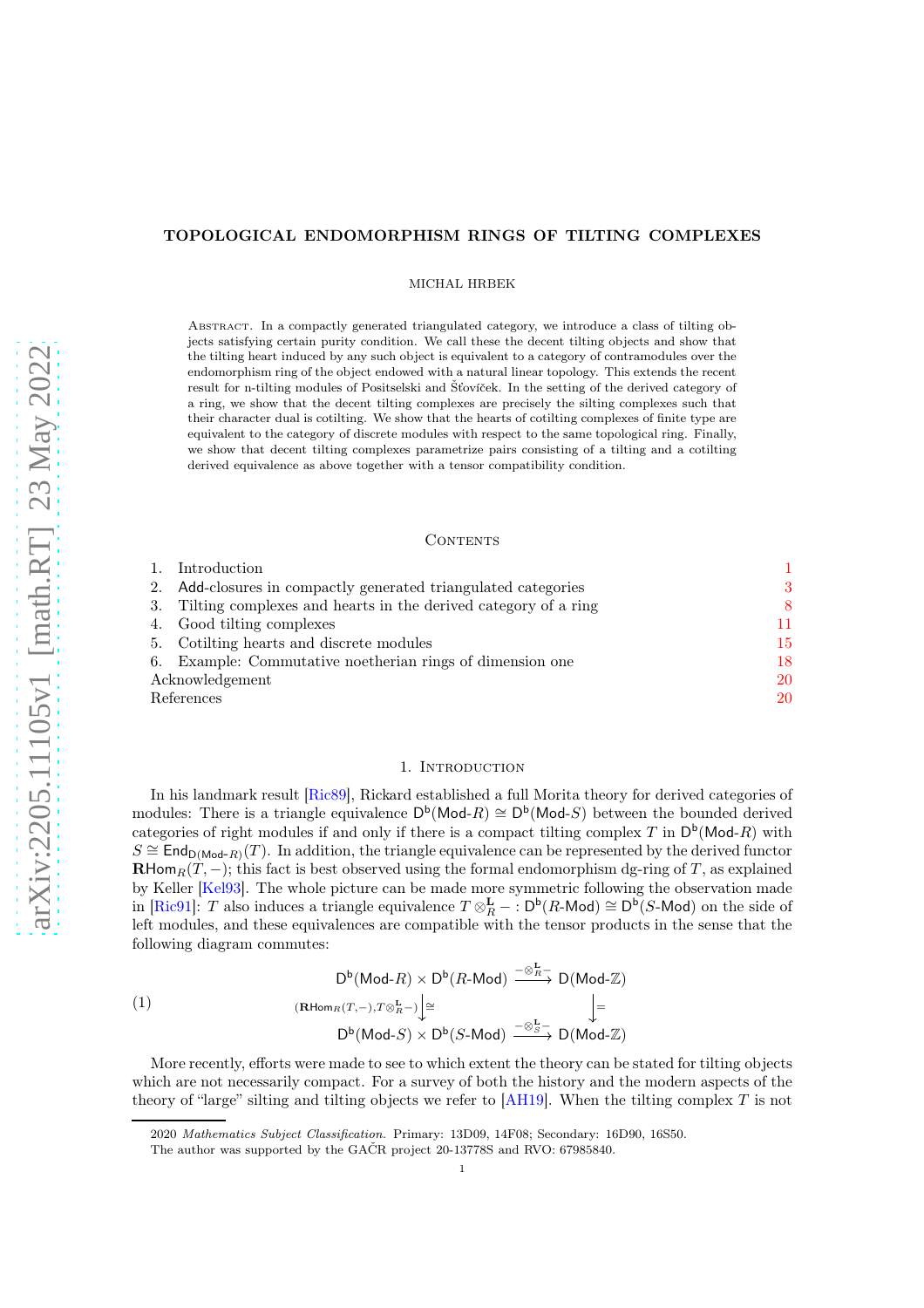compact, its endomorphism ring cannot be derived equivalent to R. However, Bazzoni showed in  $[Baz10]$  that if T is a 1-tilting module which has the additional property of being good, then the derived category of R embeds via  $\mathbf{R}\text{Hom}_R(T, -)$  to the derived category of  $\text{End}_R(T)$ , and in fact, this fully faithful functor is a part of a recollement of triangulated categories. The assumption of being good is very mild in the sense that every tilting module is additively equivalent to a good one. This was later extended to n-tilting modules by Bazzoni, Mantese, and Tonolo [\[BMT11\]](#page-19-5), and to a general setting of dg categories by Nicolás and Saorín [\[NS18\]](#page-19-6).

A very recent breakthrough came in the paper [\[PŠ21\]](#page-20-2). There, the endomorphism ring of a tilting module T is endowed with a linear topology such that the resulting topological ring  $\mathfrak{S} = \mathsf{End}_R(T)$ is complete and separated. Such a structure comes associated with an abelian category of right S-contramodules. This category can be morally viewed as the well-behaved replacement of the illbehaved category of complete and separated  $\mathfrak{S}\text{-modules}$ . The theory of contramodules, developed chiefly by Positselski, has quickly found many strong applications in algebra and algebraic geometry, see e.g. the survey [\[Pos21\]](#page-20-3) and [\[Pos12\]](#page-20-4). Positselski and Šťovíček showed in [\[PŠ21\]](#page-20-2) that the heart of the tilting t-structure induced by T is equivalent to the category Ctra- $\mathfrak{S}$  of right  $\mathfrak{S}$ contramodules. Assuming again the mild additional condition of  $T$  being good, the forgetful functor Ctra- $\mathfrak{S} \to \mathsf{Mod}\text{-}\mathfrak{S}$  is fully faithful, both on the abelian and the derived level. It follows that the image of the fully faithful functor  $\mathbf{R}$ Hom $_R(T, -)$  in the setting of [\[BMT11\]](#page-19-5) is now given an algebraic description as the derived category of contramodules.

In the present paper, we wish to extend the latter result from tilting modules to tilting complexes, or more generally, to silting objects in the sense of Psaroudakis and Vitória [\[PV18\]](#page-20-5) and Nicolás, Saorín, and Zvonareva [\[NSZ19\]](#page-20-6). It turns out that this does not work without additional assumptions — there are tilting complexes whose tilting heart cannot be equivalent to a category of contramodules over any complete and separated topological ring (Example [3.12\)](#page-10-1). Therefore, we are forced to find a condition on a tilting complex which guarantees a better behavior. The condition we consider comes from the purity theory of compactly generated triangulated categories as established by Krause [\[Kra00\]](#page-19-7), and rely on the new techniques using Grothendieck derivators developed recently by Laking [\[Lak20\]](#page-19-8). In Section 2, we introduce the notion of a decent tilting object as a silting object such that its definable closure is contained in the silting heart. Such objects are automatically tilting in the sense of [\[PV18\]](#page-20-5), and therefore are expected to provide derived equivalences. In the generality of a compactly generated triangulated category, we show that the heart of the t-structure induced by a decent tilting object is equivalent to a contramodule category of the endomorphism ring  $\mathfrak S$  endowed with a suitable linear topology we call the compact topology. The way we prove this is by using the restricted Yoneda functor to reduce the problem from the triangulated setting to the abelian setting of modules over a ringoid, where the results of [\[PŠ21\]](#page-20-2) apply directly.

In Section 3, we specialize to the setting of derived category of modules over a ring. There, it turns out that our condition has a very natural interpretation: For any ring  $R$ , a (bounded) silting complex T of right R-modules is decent if and only if its character dual is a cotilting complex of left R-modules (Theorem [3.4\)](#page-8-0). It follows that our notion of a decent tilting complex includes all tilting modules and all compact tilting complexes, and the decent tilting complexes correspond bijectively to cotilting complexes of cofinite type via the character duality. Moreover, we discuss some recently studied sources of interesting examples coming from commutative algebra [\[PV21\]](#page-20-7), [\[HNŠ22\]](#page-19-9).

Motivated by the aforementioned results by Bazzoni et al., we consider in Section 4 an appropriate version of the good property of a silting complex  $T$ , and show that this allows to represent the derived equivalence  $D^b(\text{Mod-}R) \stackrel{\cong}{\to} D^b(\text{Ctra-}G)$  induced by a good and decent tilting complex by the derived functor  $\mathbf{R}\text{Hom}_R(T, -)$ . In Section 5 we focus on the cotilting setting and show that the cotilting heart associated to the character dual of a good and decent tilting complex is equivalent to another category induced by the topological ring — the category of left discrete S-modules. This gives a rather explicit description of the hearts induced by cotilting complexes of cofinite type (Corollary [5.3\)](#page-15-0). Analogously to Rickard's result, the cotilting derived equivalence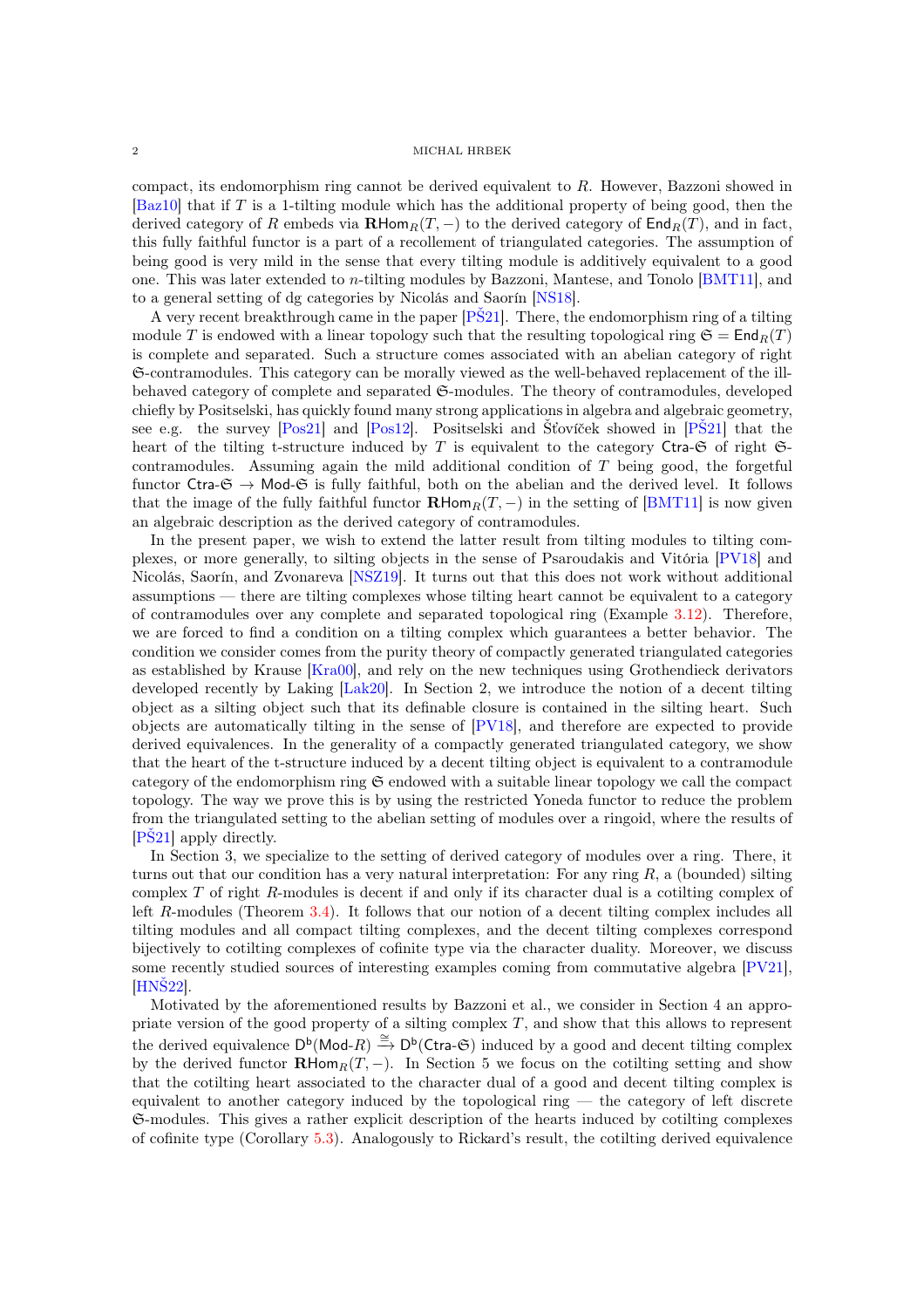can be represented by  $T \otimes_R^{\mathbf{L}}$  –. In Theorem [5.5,](#page-15-1) we obtain a commutative square for a good and decent tilting complex similar to Eq. [\(1\)](#page-0-1), which shows that the representable derived equivalences are compatible with the tensor and contratensor structures:

<span id="page-2-1"></span>
$$
D^{b}(\text{Mod-}R) \times D^{b}(R \text{-} \text{Mod}) \xrightarrow{-\otimes_{R}^{L}} D(\text{Mod-}\mathbb{Z})
$$
\n
$$
(R\text{Hom}_{R}(T,-), T\otimes_{R}^{L}-)\bigg[\cong
$$
\n
$$
D^{b}(\text{Ctra-}\mathfrak{S}) \times D^{b}(\mathfrak{S}\text{-} \text{Discr}) \xrightarrow{-\circ_{\mathfrak{S}}^{L}} D(\text{Mod-}\mathbb{Z})
$$

Note that in this picture, certain asymmetry appears between the tilting and cotilting equivalence which was not visible in the classical tilting situation Eq.  $(1)$ . In Proposition [5.6,](#page-16-0) we also show that a kind of converse holds, characterizing the derived equivalences induced by decent tilting complexes: If there is a complete and separated topological ring S, and a couple of triangle equivalences  $D^b(\text{Mod-}R) \cong D^b(\text{Ctra-}G)$  and  $D^b(R\text{-Mod}) \cong D^b(\mathfrak{S}\text{-Discr})$  which make the square as in Eq. [\(2\)](#page-2-1) commute then there is a good and decent tilting complex in  $D^b(\text{Mod-}R)$  such that its endomorphism ring endowed with the compact topology is topologically Morita equivalent to  $\mathfrak{S}$ .

<span id="page-2-0"></span>In the final Section 6, we discuss an example arising from a codimension filtration of the Zariski spectrum of a one-dimensional commutative noetherian ring.

### 2. Add-closures in compactly generated triangulated categories

The goal of this section is to partially extend the techniques of [\[PŠ21,](#page-20-2) §6, §7] to triangulated context by giving a description of  $\mathsf{Add}\text{-}closure$  of an object M in terms of a topological structure of the endomorphism ring of M.

2.1. Contramodules over topological rings. For a comprehensive resource about the theory of contramodules over complete and separated topological rings as developed by Positselski, we refer the reader to the survey  $[Pos21]$  and references therein, as well as to  $[PS21, §6, §7]$  where the setting is very close to ours. Here we recall the basic concept and notation. Let  $\Re$  be a (unital, associative) ring. We say that  $\Re$  is a (left) topological ring if it comes endowed with a linear topology of left ideals, that is, with a filter  $(\mathfrak{I}_{\alpha})_{\alpha \in A}$  of left ideals of R such that for each  $r \in \mathfrak{R}$  and  $\alpha \in A$  there is  $\alpha' \in A$  such that  $\mathfrak{I}_{\alpha'} \cdot r \subseteq \mathfrak{I}_{\alpha}$ . With such a filter fixed, we call the ideals it contains the <u>open</u> left ideals of the topological ring R. There is a natural map  $\lambda : \mathfrak{R} \to \varprojlim_{\mathfrak{I} \subseteq \mathfrak{R}} \mathfrak{g}_{\text{pen}} \mathfrak{R}/\mathfrak{I}$  from R to the completion with respect to the topology of open left ideals. We say that  $\Re$  is <u>complete</u> if the map  $\lambda$  is surjective and separated if the map is injective.

Let  $\mathfrak{R}$  be a complete and separated topological ring. Given a set X, let  $\mathfrak{R}[[X]]$  denote the set of all (possibly infinite) formal linear combinations  $\sum_{x \in X} x \cdot r_x$  of elements of the set X with coefficients  $r_x \in \mathfrak{R}$  such that the family  $(r_x)_{x \in X}$  converges to zero in the topology of  $\mathfrak{R}$ , that is, if for any open ideal  $\mathfrak{I}$  we have  $r_x \in \mathfrak{I}$  for all but finitely many  $x \in X$ . This assignment defines a functor  $\mathfrak{R}[-]]:$  Sets  $\rightarrow$  Sets on the category of all sets. Indeed, given a map  $f: X \rightarrow Y$  of sets, the induced map  $\mathfrak{R}[[f]] : \mathfrak{R}[[X]] \to \mathfrak{R}[[Y]]$  is defined by sending an element  $\sum_{x \in X} x \cdot r_x$  to  $\sum_{x \in X} f(x) \cdot r_x = \sum_{y \in Y} y \cdot s_y$ , where the coefficient  $s_y = \sum_{f(x)=y} r_x$  is well-defined using the fact that  $\Re$  is complete and separated and the coefficients converge to zero. There is the "opening" of parentheses" map  $\mu_X : \mathfrak{R}[[\mathfrak{R}[[X]]] \to \mathfrak{R}[[X]]$  (which is the obvious assignment of a formal linear combination to a formal linear combination of formal linear combinations) and the "trivial linear combination" map  $\epsilon_X : X \to \mathfrak{R}[[X]]$ , the well-defined-ness of  $\mu_X$  is again ensured by the complete and separated assumption on the topology. Then the functor R[[−]] on Sets together with the two natural transformation  $\mu$  and  $\epsilon$  form an additive monad on the category of sets, and one can therefore speak about modules (=algebras) over this monad — these are precisely the right  $\mathfrak{R}-\text{contramodules}$ . Explicitly, a right  $\mathfrak{R}-\text{contramodule}$  is a set  $\mathfrak{M}$  together with a contraaction map  $\pi : \mathfrak{R}[[\mathfrak{M}]] \to \mathfrak{M}$  satisfying two axioms: first we have two maps  $\mu_{\mathfrak{M}}, \mathfrak{R}[[\pi]] : \mathfrak{R}[[\mathfrak{M}]]]] \to$  $\mathfrak{R}[[\mathfrak{M}]]$  and these need to equalize after composing with  $\pi : \mathfrak{R}[[\mathfrak{M}]] \to \mathfrak{M}$  ("contra-associativity"), and secondly the composition of  $\pi \circ \epsilon_{\mathfrak{M}} : \mathfrak{M} \to \mathfrak{R}[[\mathfrak{M}]] \to \mathfrak{M}$  needs to be the identity map ("contra-unitality").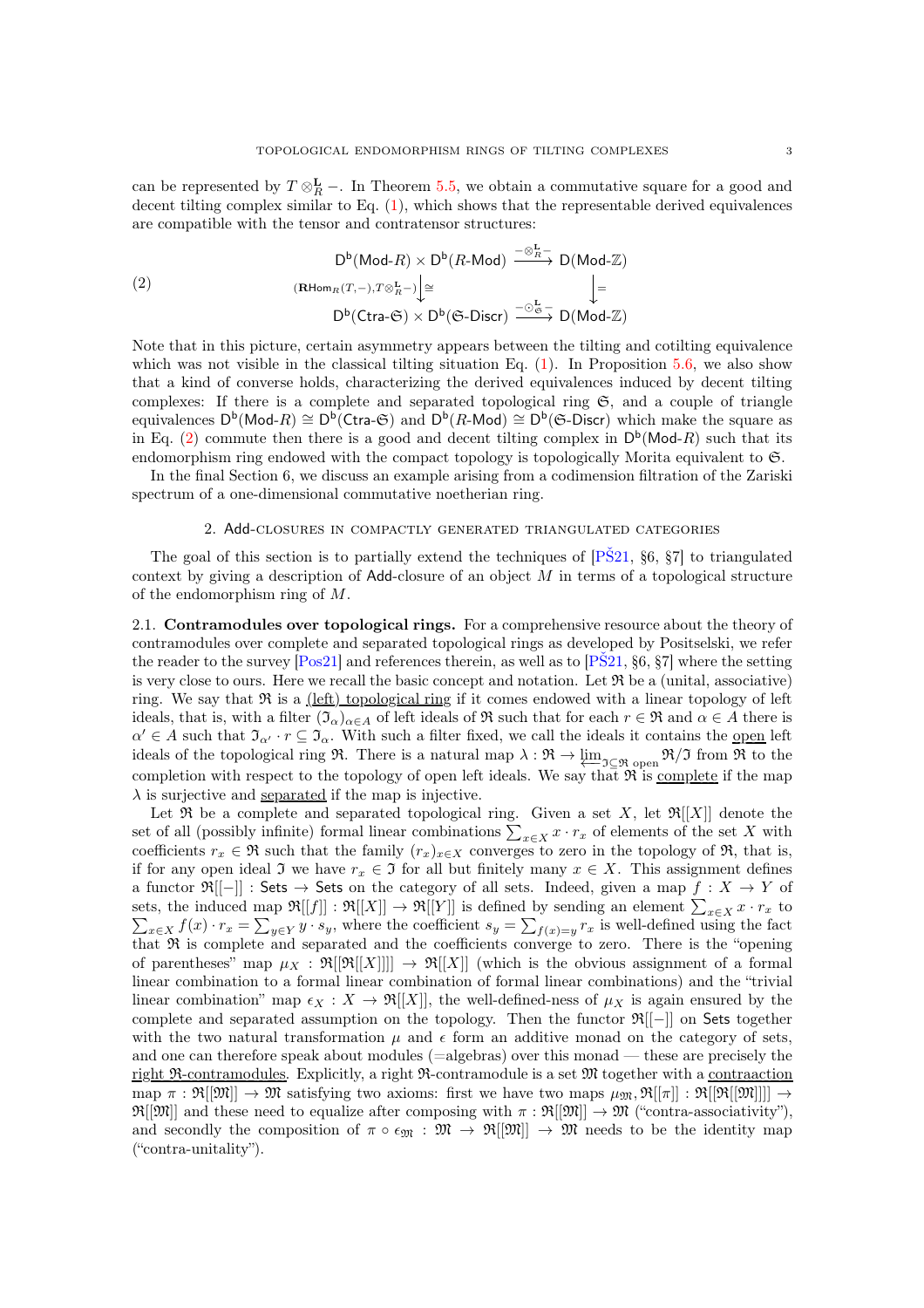We denote the category of all right  $\mathfrak{R}$ -contramodules by Ctra- $\mathfrak{R}$ . It turns out that Ctra- $\mathfrak{R}$  is a complete and cocomplete locally presentable abelian category. For any set  $X$ , the map  $\mu_X$  endows the set  $\mathfrak{R}[[X]]$  with a natural structure of a right  $\mathfrak{R}$ -contramodule, and in fact, if  $\star$  is a singleton set then  $\mathfrak{R} = \mathfrak{R}[[\star]]$  is a projective generator of  $\mathfrak{S}$ , while  $\mathfrak{R}[[X]]$  is the coproduct of X copies of  $\mathfrak{R}$  in Ctra- $\mathfrak{R}$ . In particular, Ctra- $\mathfrak{R}$  has enough projectives and the full subcategory of projective objects Ctra- $\mathfrak{S}_{\text{proj}}$  consists precisely of direct summands of objects of the form  $\mathfrak{R}[[X]]$  for some set X. There is a natural forgetful functor Ctra- $\mathfrak{R} \to \mathsf{Mod}\mathfrak{R}$  which simply restricts the contraaction just to finite linear combinations with coefficients in R. This forgetful functor is in general not fully faithful, and while it respects products, it usually does not preserve coproducts.

2.2. Modules over ringoids. By a ringoid we understand a skeletally small preadditive category. A ringoid R gives rise to the category Mod-R of all contravariant additive functors  $\mathcal{R} \to \text{Mod-}\mathbb{Z}$ , we call its objects the right R-modules. Recall that  $Mod-R$  is a Grothendieck category with a generating set of finitely presented projective objects given by the representable functors  $\text{Hom}_{\mathcal{R}}(-, R)$ , where  $R$  runs over a skeleton of  $R$ . The classical case of right modules over an associative unital ring is recovered by restricting to ringoids with precisely one object.

Given an object X in an additive category C with arbitrary coproducts, we let  $\mathsf{Add}_{\mathcal{C}}(X)$  denote the full subcategory consisting of direct summands of coproducts of copies of  $X$ , dually we also define  $\mathsf{Prod}_{\mathcal{C}}(X)$  using products. We drop the subscript if the ambient category is clear from the context. Given a ringoid R and a module  $M \in \mathsf{Mod}\mathcal{R}$ , consider the endomorphism ring  $\mathfrak{S} = \mathsf{End}_{\mathsf{Mod}\textrm{-}R}(M)$ . Following  $[P\check{S}21, \S7.1]$  and the references therein, we endow  $\mathfrak{S}$  with the finite topology, in which the filter basis of open left ideals consists of ideals of the form  $\mathfrak{I}_F = \{g \in$  $\text{End}_{\text{Mod-R}}(M) \mid g_{\restriction F} = 0$  where F runs through finitely generated subobjects F of M. Equivalently, the basis consists of ideals of the form  $\mathfrak{I}_f = \{g \in \mathsf{End}_{\mathsf{Mod}\text{-}\mathfrak{R}}(M) \mid f \circ g = 0\}$  where f runs through morphisms  $f: P \to M$  where P is a finitely generated projective object of Mod-R. The following result of Positselski and Šťovíček is the initial point of our study.

<span id="page-3-0"></span>**Theorem 2.1.** [PS21, Theorem 7.1] Let R be a ringoid and  $M \in \text{Mod-R}$ . Consider the endomor*phism ring*  $\mathfrak{S} = \text{End}_{\text{Mod-R}}(M)$  *endowed with the finite topology. Then*  $\mathfrak{S}$  *is a complete and sepa* $rated (left) topological ring and the functor  $\text{Hom}_{\text{Mod-}\mathcal{R}}(M,-): \text{Mod-}\mathcal{R} \to \text{Mod-}\mathfrak{S}~factors~through$$  $the$  *forgetful functor* Ctra $-\mathfrak{S} \to \mathsf{Mod}\mathfrak{S}$  *and induces an equivalence*  $\mathsf{Hom}_{\mathsf{Mod}\mathfrak{R}}(M, -)$  :  $\mathsf{Add}(M) \stackrel{\cong}{\to}$ Ctra*-*Sproj*.*

**Remark 2.2.** [PS21, Theorem 7.1] shows in particular that the two additive monads on the category of sets defined by the rules  $X \mapsto \text{Hom}_{\text{Mod-}\mathcal{R}}(M, M^{(X)})$  and  $X \mapsto \mathfrak{S}[[X]]$  (see [PS21, §6.3]) are isomorphic, which is the reason why the right  $\mathfrak{S}\text{-module structure on } \mathsf{Hom}_{\mathsf{Mod-R}}(M, M^{(X)})$ extends to a right S-module structure.

If  $M \in \mathsf{Mod}\textrm{-} \mathcal{R}$  is a finitely generated module then the finite topology on  $\mathfrak{S}$  becomes discrete, in which case Ctra- $\mathfrak{S} = \mathsf{Mod}\text{-}\mathfrak{S}$ . In this case, Theorem [2.1](#page-3-0) recovers the classical equivalence  $Add(M) \cong Mod\text{-}\mathfrak{S}_{\text{proj}}$  of  $[Dre69]$ .

2.3. Compactly generated triangulated categories. Let  $\mathcal T$  be a triangulated category with suspension functor  $-[1]$  and assume that T has arbitrary coproducts. Recall that an object  $F \in \mathcal{T}$ is compact if the functor  $\text{Hom}_{\mathcal{T}}(F, -) : \mathcal{T} \to \text{Mod-}\mathbb{Z}$  preserves coproducts, and denote by  $\mathcal{T}^c$  the full subcategory of compact objects. Unless specified otherwise, we assume that the triangulated category T is <u>compactly generated</u>, which means that  $\mathfrak{T}^c$  is skeletally small and any object  $X \in \mathfrak{T}$ such that  $\text{Hom}_{\mathcal{T}}(F, X) = 0$  for all  $F \in \mathcal{T}^c$  has to be zero; this assumption also implies that  $\mathcal{T}$  has arbitrary products.

Considering  $\mathcal{T}^c$  to be a ringoid yields a theory of purity in  $\mathcal{T}$  as developed by Krause [\[Kra00\]](#page-19-7). The main ingredient is the <u>restricted Yoneda functor</u>  $y : T \to \mathsf{Mod}\mathcal{T}^c$  defined by the assignment  $X \mapsto \text{Hom}_{\mathcal{T}}(-, X)_{\mathcal{T}^c}$ . This is a conservative cohomological functor (however, it is usually not fully faithful). A triangle  $X \xrightarrow{f} Y \xrightarrow{g} Z \to X[1]$  in T is <u>pure</u> provided that it is sent to a short exact sequence by y. If this is the case, we say that f (resp.  $g$ ) is a pure monomorphism (resp. pure epimorphism) in T. An object  $E \in \mathcal{T}$  is pure-injective provided that  $yE$  is an injective object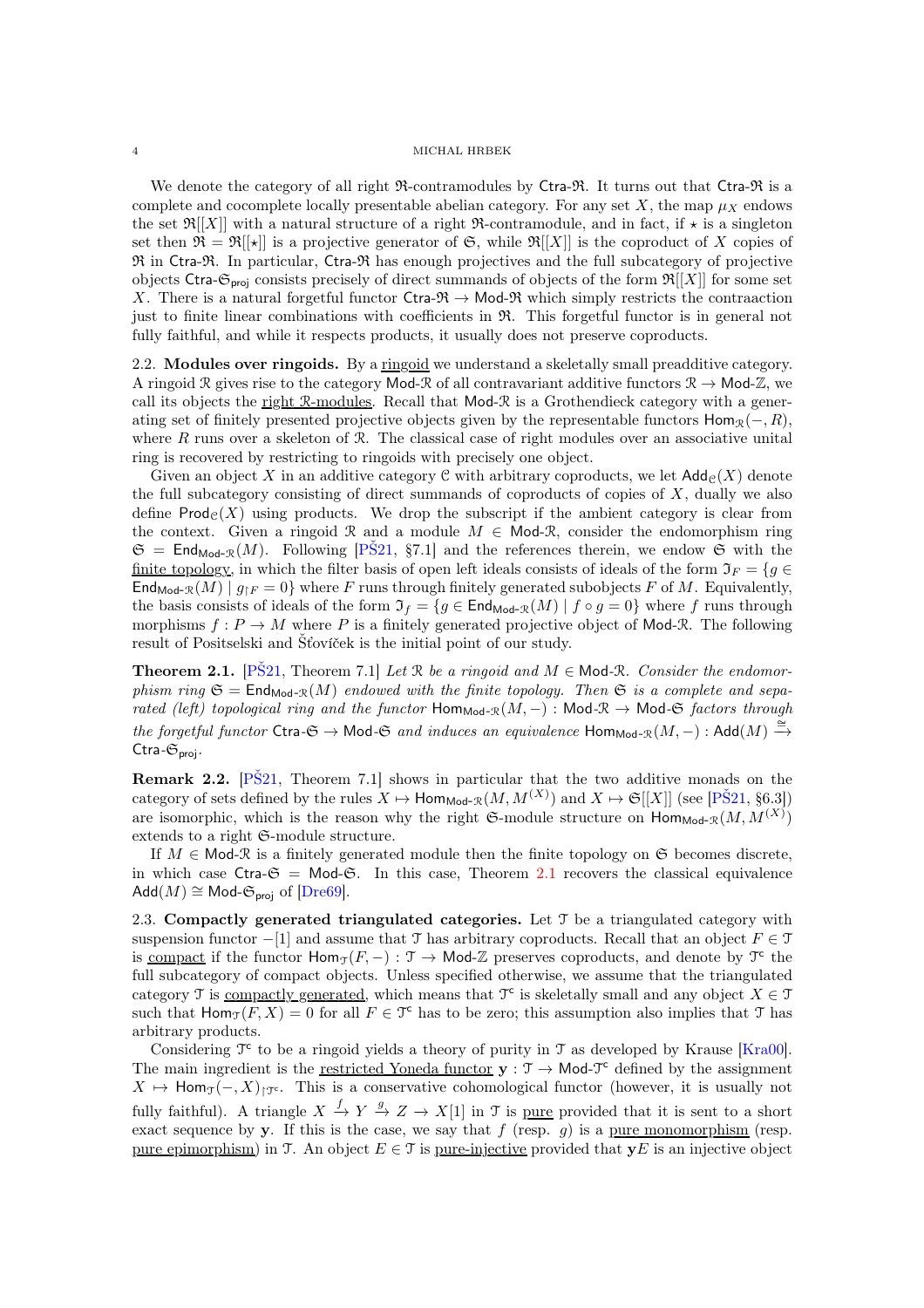in Mod-T<sup>c</sup>. A <u>pure-injective envelope</u> of object X is an object  $PE(X)$  together with a map e:  $X \to PE(X)$  such that  $y \in Y \to yPE(X)$  identifies with the injective envelope map in Mod- $\mathfrak{T}^c$ . The pure-injective envelope exists for any object  $X \in \mathcal{T}$  and  $PE(X)$  is uniquely determined up to isomorphism. <u>Pure-projective</u> objects in  $\mathcal T$  are defined similarly. A morphism f in  $\mathcal T$  is called phantom provided that  $y f = 0$ . For  $X, Y \in \mathcal{T}$ , the kernel of  $\text{Hom}_{\mathcal{T}}(X, Y) \to \text{Hom}_{\text{Mod-}\mathcal{T}^c}(yX, yY)$ consists precisely of the phantom morphisms  $X \to Y$ . If X is pure-projective (in particular, if X is compact) or if Y is pure-injective, any phantom map  $X \to Y$  is zero in T. See [\[Kra00,](#page-19-7) §1, §2] for details.

Let  $M \in \mathcal{T}$  and denote its endomorphism ring by  $\mathfrak{S} = \text{End}_{\mathcal{T}}(M)$ . In complete analogy with the finite topology, we define a natural linear topology on the ring  $\mathfrak{S}$  which we call the compact topology. The basis of open left ideals of G is given by ideals of the form  $\mathfrak{I}_f = \{g \in \mathfrak{S} \mid g \circ f = 0\}$  for all maps  $f: F \to M$  with  $F \in \mathfrak{T}^{\mathsf{c}}$ . The compact topology makes  $\mathfrak{S}$  into a left topological ring. Indeed, for any  $f: F \to M$  with  $F \in \mathfrak{T}^c$  and any  $s \in \mathfrak{S}$  we have  $\mathfrak{I}_{sf} \cdot s = \{gs \in \mathfrak{S} \mid gsf = 0\} \subseteq$  $\mathfrak{I}_f = \{ g \in \mathfrak{S} \mid gf = 0 \}.$ 

<span id="page-4-0"></span>**Proposition 2.3.** Let  $M \in \mathcal{T}$  be such that the restriction  $\mathbf{y}_{\restriction Add(M)}$  : Add $(M) \to Mod\text{-}\mathcal{T}^c$  of the *restricted Yoneda functor to*  $\text{Add}(M)$  *is fully faithful. Then*  $\mathfrak{S}$  *endowed with the compact topology is a complete and separated topological ring and there is an equivalence*  $\mathsf{Hom}_{\mathfrak{T}}(M, -)$  :  $\mathsf{Add}(M) \stackrel{\cong}{\rightarrow}$ Ctra*-*Sproj*.*

*Proof.* The assumption yields that y induces an isomorphism  $\mathfrak{S} \cong \mathsf{End}_{\mathsf{Mod}\text{-}\mathfrak{I}^c}(\mathbf{y}M)$ . Since y preserves coproducts, we also have that  $\text{Add}(M) = \text{Add}_{\mathfrak{I}}(M) \cong \text{Add}_{\text{Mod}\text{-}\mathfrak{I}^c}(\mathbf{y}M)$ . Then it follows di-rectly from Theorem [2.1](#page-3-0) that  $\mathfrak S$  is complete and separated and  $\operatorname{Add}(M)$  is equivalent to Ctra- $\mathfrak S_{\text{proj}}$ , with the caveat that here G is endowed with the finite topology induced on  $yM \in Mod-T^c$ . The equivalence is induced by the functor  $\text{Hom}_{\text{Mod-}\mathcal{T}^c}(\mathbf{y}M,-)$  : Mod- $\mathcal{T}^c \to \text{Ctra-}\mathfrak{S}$ , and the restriction of this functor to Add<sub>Mod-T</sub>c (yM) is identified with the functor  $\text{Hom}_{\mathcal{T}}(M, -)$ : Add $(M) \to \text{Ctra-G}_{\text{proj}}$ .

It remains to show that the compact topology induced in T and the finite topology induced in Mod- $T<sup>c</sup>$  on  $\Im$  coincide. But to see that, it is enough to recall that finitely generated subobjects  $F \hookrightarrow yM$  are precisely the images of morphisms  $yC \to yM$  with  $C \in \mathcal{T}^c$ , because the objects of the form  $yC$  with  $C \in \mathcal{T}^c$  are precisely the finitely generated projective objects of Mod- $\mathcal{T}^c$ . But any such morphism is of the form  $y(f)$  for a morphism  $f: C \to M$  in T, see [\[Kra00,](#page-19-7) Theorem 1.8].

Corollary 2.4. *Let M be a pure-projective object of*  $\mathcal{T}$ *. Then* Add(*M*) ≅ Ctra- $\mathfrak{S}_{proj}$ *. In particular, if* M *is a compact object then*  $Add(M) \cong \text{Ctra-G}_{proj} = Mod\text{-}G_{proj}$ .

*Proof.* If M is pure-projective then the isomorphism follows directly from Proposition [2.3](#page-4-0) and [\[Kra00,](#page-19-7) Theorem 1.8]. If M is compact then M is pure-projective and the compact topology on  $\mathfrak{S}$ becomes discrete, so Ctra- $\mathfrak{S}_{proj} = \mathsf{Mod}\text{-}\mathfrak{S}_{proj}$ .

2.4. **Hearts of t-structures.** For a short moment, let  $\mathcal{T}$  be <u>any</u> triangulated category. Given a full subcategory  $\mathcal{C} \subseteq \mathcal{T}$ , we define full subcategories  $\mathcal{C}^{\perp} \circlearrowright = \{X \in \mathcal{T} \mid \mathsf{Hom}_{\mathcal{T}}(C, X[i]) \; \forall C \in \mathcal{C}, i \bigcirclearrowright\}$ of T where  $\bigcirc$  denotes a symbol such as = 0,  $\leq$  0,  $>$  0,  $\neq$  0 and others which specify a set of integers. Analogously, we define full subcategories  ${}^{\perp} \circ \mathcal{C} = \{X \in \mathcal{T} \mid \text{Hom}_{\mathcal{T}}(X, C[i]) \,\forall C \in \mathcal{C}, i \cap \}$  and if  $\mathcal{C} = \{C\}$ , we write just  $C^{\perp} \circ \text{ and } \perp \circ C$ . Recall that a <u>t-structure</u>  $\mathbb T$  in  $\mathcal T$  is a pair  $\mathbb T = (\mathcal{U}, \mathcal{V})$  of full subcategories such that:

- (i)  $V = U^{\perp_0}$ ,
- (ii) U is closed under suspension, that is,  $\mathfrak{U}[1] \subseteq \mathfrak{U}$ ,
- (iii) each object  $X \in \mathcal{T}$  fits into a triangle  $U \to X \to V \to U[1]$  with  $U \in \mathcal{U}$  and  $V \in \mathcal{V}$ .

Following Beilinson, Bernstein, and Deligne [\[BBD82\]](#page-19-11), any t-structure gives rise to an abelian category  $\mathcal{H}_{\mathbb{T}} = \mathcal{U} \cap \mathcal{V}[1]$  called the <u>heart</u> of the t-structure. The exact sequences in  $\mathcal{H}_{\mathbb{T}}$  are induced by the triangles of T with all three components lying in the heart. In particular, a morphism  $f: X \to Y$  in  $\mathcal H$  is a monomorphism if and only if  $Cone(f) \in \mathcal H$ .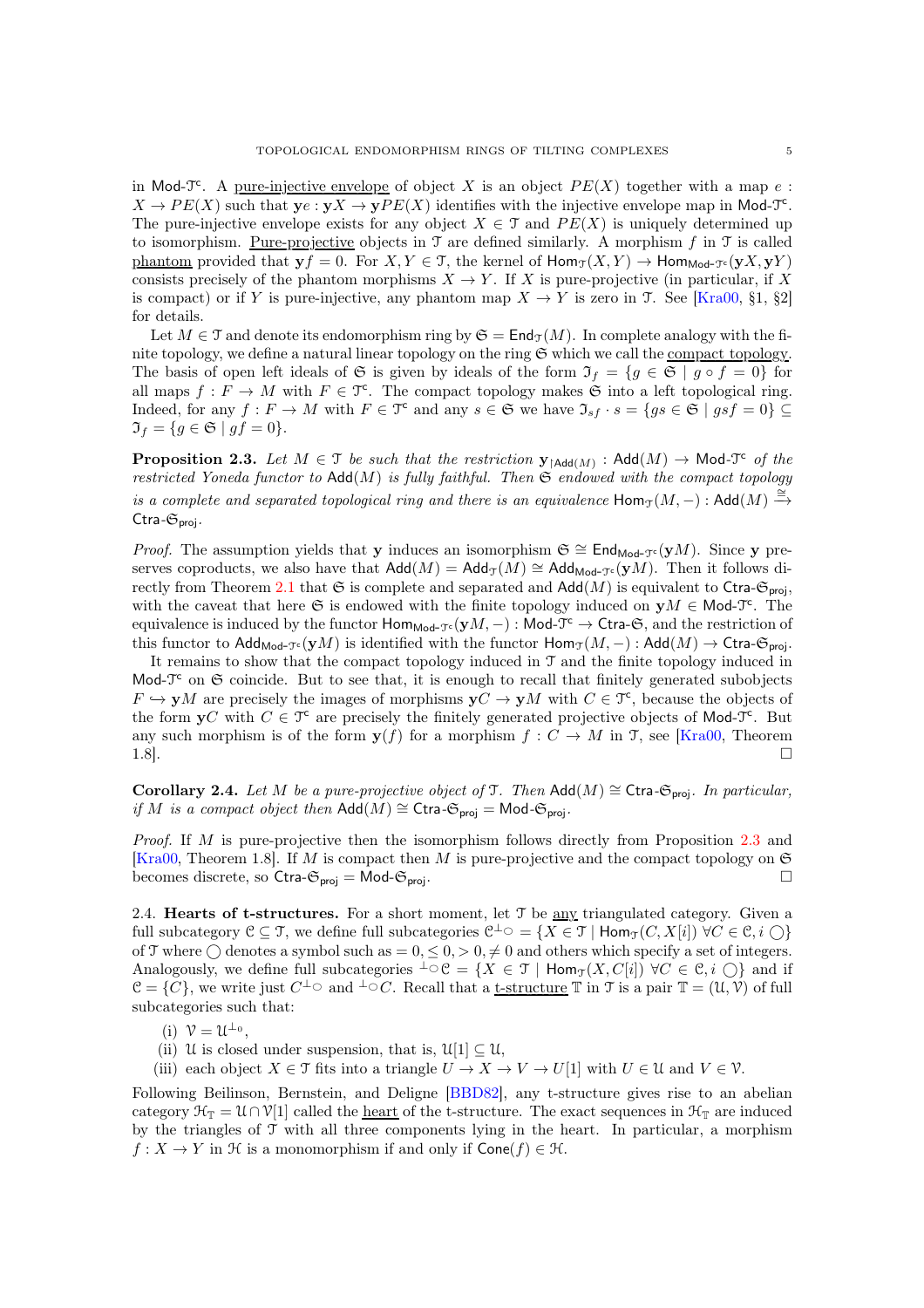Let now  $\mathcal T$  be again a compactly generated triangulated category. A subcategory  $\mathfrak C$  of  $\mathcal T$  is called definable provided that there is a set  $\Phi$  of maps in  $\mathcal{T}^c$  such that

$$
\mathcal{C} = \{ X \in \mathcal{T} \mid \text{Hom}_{\mathcal{T}}(f, X) \text{ is the zero map } \forall f \in \Phi \}.
$$

Given an object  $X \in \mathcal{T}$ , let  $\text{Def}_{\mathcal{T}}(X)$  (or just  $\text{Def}(X)$  if  $\mathcal{T}$  is clear from context) denote the smallest definable subcategory of  $\mathcal T$  which contains X. Note that  $Def(X)$  exists, as it can be defined using the set  $\Phi$  of all maps f in  $\mathfrak{T}^{\mathsf{c}}$  such that  $\mathsf{Hom}_{\mathfrak{T}}(f,X)$  is the zero map. It is clear from the definition that any definable subcategory is closed under coproducts, products, pure subobjects, and pure quotients. Here, an object  $Y \in \mathcal{T}$  is a <u>pure subobject</u> of  $X \in \mathcal{T}$  if there is a pure monomorphism  $Y \to X$ , the pure quotients are defined similarly. By [\[AHMV17,](#page-19-12) Corollary 4.4], definable subcategories are also closed under taking pure-injective envelopes, meaning that  $PE(X)$ belongs to a definable subcategory whenever  $X$  does.

<span id="page-5-0"></span>**Proposition 2.5.** *Let*  $\mathbb{T}$  *be a t-structure in*  $\mathbb{T}$  *with heart*  $\mathcal{H}$  *and consider an object*  $M \in \mathcal{H}$ *. Assume the following condition:*  $Def_{\mathcal{T}}(M) \subseteq \mathcal{H}$ .

Then the restriction  $y_{\text{def}_{\mathcal{T}}(M)}$  : Def $_{\mathcal{T}}(M) \to \text{Mod}_{\mathcal{T}}^c$  is fully faithful. As a consequence,  $\text{Add}_{\mathcal{T}}(M) \cong \text{Ctra-G}_{\text{proj}}$ , where  $\mathfrak{S} = \text{End}_{\mathcal{T}}(M)$  endowed with the compact topology is complete and *separated.*

*Proof.* Recall from the discussion above that  $\text{Def}_{\mathcal{T}}(M)$  is closed under pure subobjects, pure quotients, and pure-injective envelopes. Then the condition Def<sub>T</sub>(M)  $\subseteq$  H implies that for any  $Y \in \text{Def}_{\mathfrak{I}}(M)$ , all three components of the triangle  $Y \to PE(Y) \to L \xrightarrow{+}$  belong to  $\text{Def}_{\mathfrak{I}}(M)$ , and thus also to  $\mathcal H$ . It follows that the pure-injective envelope map  $i: Y \to PE(Y)$  is a monomorphism in H. If  $X \in \mathcal{H}$  and  $f : X \to Y$  is a phantom map in T, then i  $\circ f$  is zero (both in T and H). Since i is a monomorphism in H, it follows that  $f = 0$ . We showed that  $y: \text{Hom}_{\mathcal{T}}(X, Y) \to \text{Hom}_{\text{Mod-}\mathcal{T}^c}(yX, yY)$  is a monomorphism for any  $X, Y \in \mathcal{H}$  and  $Y \in \text{Def}_{\mathcal{T}}(M)$ .

Furthermore, we have the following commutative diagram:

$$
\begin{array}{ccc}\n\operatorname{Hom}_{\mathfrak{T}}(X,Y[-1]) & \longrightarrow \operatorname{Hom}_{\mathfrak{T}}(X,Y) & \longrightarrow & \operatorname{Hom}_{\mathfrak{T}}(X,PE(Y)) & \longrightarrow & \operatorname{Hom}_{\mathfrak{T}}(X,L) \\
\downarrow & \qquad \qquad \downarrow & \qquad \qquad \downarrow & \qquad \qquad \downarrow & \qquad \qquad \downarrow \\
0 & \longrightarrow & \operatorname{Hom}_{\operatorname{Mod}\text{-}\mathfrak{T}^c}(\mathbf{y}X,\mathbf{y}Y) & \rightarrow & \operatorname{Hom}_{\operatorname{Mod}\text{-}\mathfrak{T}^c}(\mathbf{y}X,\mathbf{y}PE(Y)) & \rightarrow & \operatorname{Hom}_{\operatorname{Mod}\text{-}\mathfrak{T}^c}(\mathbf{y}X,\mathbf{y}L)\n\end{array}
$$

The three rightmost vertical arrows are monomorphisms by the previous discussion, while the third arrow from the left is an isomorphism since  $PE(Y)$  is pure-injective [\[Kra00,](#page-19-7) Theorem 1.8]. It follows by Four Lemma that the second vertical arrow from the left is an isomorphism and we are done.

Finally, since  $\mathsf{Add}_{\mathcal{T}}(M) \subseteq \mathsf{Def}_{\mathcal{T}}(M)$ , we get the last sentence of the statement from Proposi-tion [2.3.](#page-4-0)

**Proposition 2.6.** Let  $\mathbb{T}$  be a t-structure in  $\mathbb{T}$  with heart  $\mathbb{H}$  and a projective generator P of  $\mathbb{H}$ . *Assume that*  $Def_{\mathcal{T}}(P) \subseteq \mathcal{H}$  *is satisfied for* P *and let*  $\mathfrak{S} = \mathsf{End}_{\mathcal{T}}(P)$  *be endowed with the compact topology. Then* S *is complete and separated and there is an equivalence of abelian categories*  $Hom_{\mathcal{H}}(P,-): \mathcal{H} \xrightarrow{\cong} \mathsf{Ctra}\text{-}\mathfrak{S}.$ 

*Proof.* By Proposition [2.5,](#page-5-0) Hom<sub>T</sub>( $P$ , −) restricts to an equivalence  $\text{Add}_{\mathcal{T}}(P) \stackrel{\cong}{\rightarrow} \text{Ctra-G}_{proj.}$  Note that the assumption on P ensures that  $\mathsf{Add}_{\mathcal{T}}(P) = \mathsf{Add}_{\mathcal{H}}(P) = \mathcal{H}_{\mathsf{proj}}$ .

Clearly, Hom<sub>H</sub>(P, −) is well-defined as a functor  $\mathcal{H} \to \mathsf{Mod}\text{-}\mathfrak{S}$ . Following [\[PŠ21,](#page-20-2) Corollary 6.3] (also in view of [PS21, Remark 6.4 and §6.3]), this functor actually factorizes as  $\text{Hom}_{\mathcal{H}}(P, -): \mathcal{H} \to$ Ctra- $\mathfrak{S} \to \mathsf{Mod}\text{-}\mathfrak{S}$ , where the latter is the forgetful functor. Since  $\mathsf{Hom}_{\mathfrak{T}}(P,-) = \mathsf{Hom}_{\mathfrak{H}}(P,-)$ :  $\mathcal{H} \to \mathsf{C}$ tra- $\mathfrak{S}$  is an exact functor between two abelian categories with enough projectives which restricts to an equivalence between the respective categories of projectives, a standard argument yields that we have the desired equivalence.  $\Box$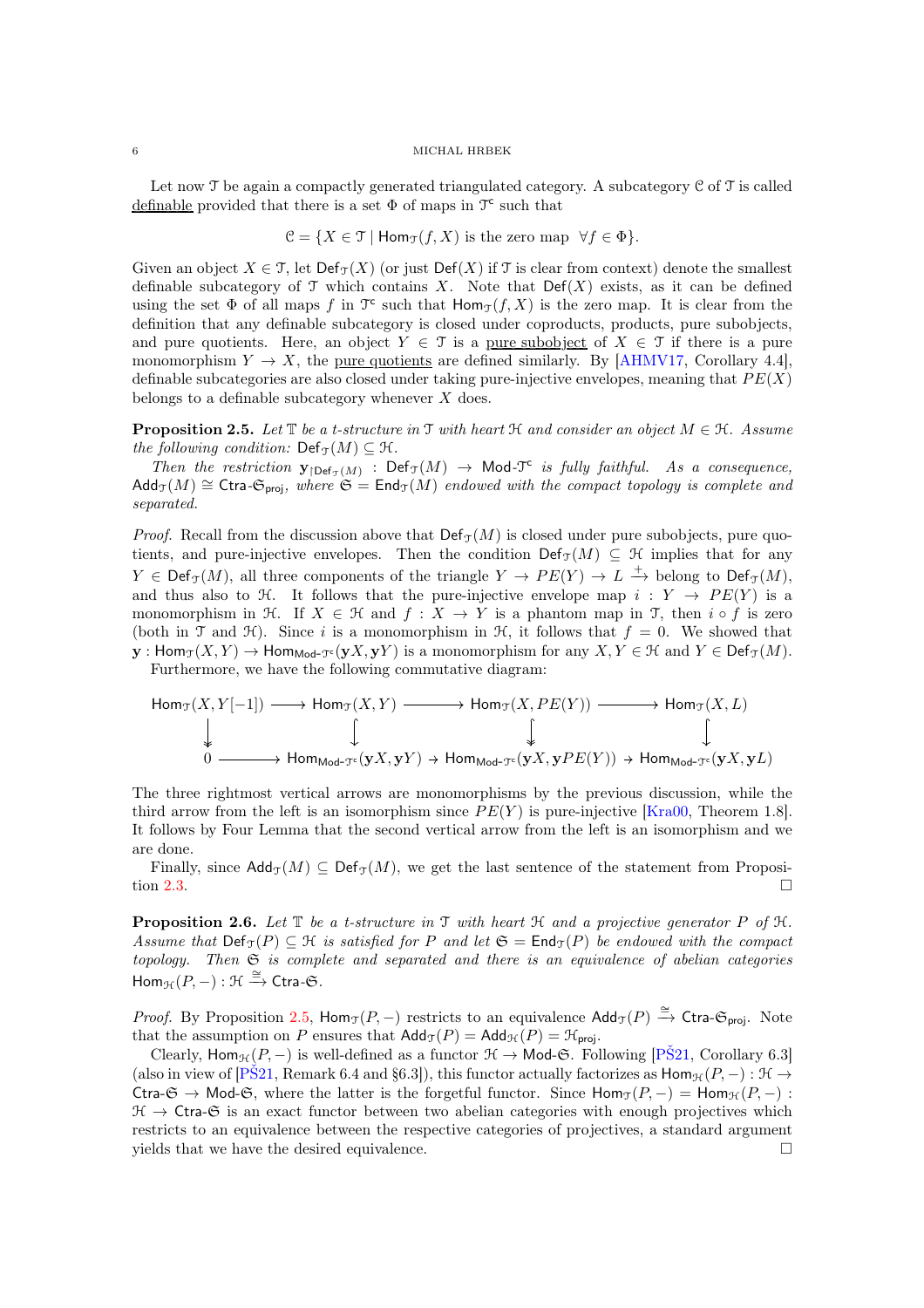2.5. Silting objects. In what follows we will focus on t-structures coming from the theory of (large) silting and cosilting objects, we refer the reader to the survey [\[AH19,](#page-19-3) §5, §6] for details. An object T of T is silting if the pair  $(T^{\perp_{>0}}, T^{\perp_{\leq 0}})$  constitutes a t-structure in T, called the silting t-structure. Any object  $T' \in \mathcal{T}$  satisfying  $\mathsf{Add}(T) = \mathsf{Add}(T')$  is also a silting object inducing the same silting t-structure. In this situation, we say that  $T$  and  $T'$  are equivalent silting objects. Denote the associated heart by  $\mathcal{H}_T$  and the induced cohomological functor as  $H_T^0$ :  $\mathcal{T} \to \mathcal{H}_T$ . Then  $\mathcal{H}_T$  is an abelian category with exact products such that  $H_T^0(T)$  is a projective generator ([\[AHMV17,](#page-19-12) Lemma 2.7]). Note also that in this situation we have  $\mathcal{H}_T = T^{\perp_{\neq 0}}$ . If in addition  $\mathsf{Add}(T) \subseteq T^{\perp_{< 0}},$  or equivalently  $\mathsf{Add}(T) \subseteq \mathcal{H}_T$ , we call T a <u>tilting</u> object.

**Definition 2.7.** A silting object  $T \in \mathcal{T}$  is <u>decent</u> provided that Def(T)  $\subseteq \mathcal{H}_T$ . Note that since  $\mathsf{Add}(T) \subseteq \mathsf{Def}(T)$ , this implies in particular that T is a tilting object. Also, clearly the property of being decent is invariant under equivalence of silting objects, and therefore can be viewed as a property of the silting t-structure.

For the next part it will be important to use the fact that definable subcategories are characterized by their closure properties in case T admits a good enough enhancement. This was developed by Laking [\[Lak20\]](#page-19-8), where the enhancement comes in the form of a compactly generated derivator and using the notion of a directed homotopy colimit and homotopy coherent reduced product we refer to [\[Lak20,](#page-19-8) §2, Appendix] and references therein. For what comes in the next sections, we recall that the unbounded derived category  $D(\text{Mod-}R)$  of a module category over a ring R underlies a standard compactly generated derivator, the directed homotopy colimits are in this case computed as ordinary direct limits of diagrams in the category of cochain complexes of  $R$ -modules, see e.g. [\[HN21,](#page-19-13) Appendix].

<span id="page-6-0"></span>Theorem 2.8 ([\[Lak20\]](#page-19-8)). *Let* C *be a full subcategory of triangulated category* T *which is the base of a compactly generated derivator. Then:*

- *(1)* C *is definable if and only if it is closed under products, pure subobjects, and directed homotopy colimits.*
- (2) For any  $Y \in \mathcal{T}$ , the definable closure  $\text{Def}_{\mathcal{T}}(Y)$  consists precisely of pure subobjects of *directed homotopy colimits of objects from*  $\mathsf{Prod}_{\mathcal{T}}(Y)$ *.*

<span id="page-6-1"></span>*Proof.* Both the claims are proved in  $[Lak20, Theorem 3.11]$  and  $[Lak20, Corollary 3.12]$ .

Lemma 2.9. *Let* T *be a triangulated category which is the base of a compactly generated derivator* and  $T \in \mathcal{T}$  *a pure-projective tilting object. Then*  $\mathcal{H}_T$  *is a definable subcategory of*  $\mathcal{T}$ *. In particular,* T *is decent.*

*Proof.* Since T is pure-projective, both the subcategories  $T^{\perp_{>0}}$  and  $T^{\perp_{<0}}$  are closed under pure monomorphisms, pure epimorphisms, and products. It follows that both the subcategories are closed under directed homotopy colimits and so are definable, this follows by a similar argument as in the proof of [\[Lak20,](#page-19-8) Lemma 4.5]. Then their intersection  $\mathcal{H}_T$  is definable as well, and the condition  $\text{Def}(T) \subseteq \mathcal{H}_T$  clearly holds and T is decent.

An object C of T is cosilting if the pair  $($ <sup> $\perp$ </sup> $\leq$ <sup>0</sup> $C$ , <sup> $\perp$ </sup> $>$ <sup>0</sup> $C$ ) constitutes a t-structure in T. In order to adhere to the standard notation, it is convenient to consider the associated heart shifted by degree  $-1$  so that the equality  $\mathcal{H}_C = \perp^{\perp} \neq 0$  cohomological cohomological functor as  $H_C^0$ :  $\mathcal{T} \to \mathcal{H}_C$ . The heart  $\mathcal{H}_C$  is an abelian category with exact coproducts such that  $H_C^0(C)$  is an injective cogenerator. If in addition  $\mathsf{Prod}(C) \subseteq {}^{\perp_{\leq 0}}C$ , or equivalently  $\mathsf{Prod}(C) \subseteq {}^{\mathcal{H}_C}$ , we call  $C$  a cotilting object. Similarly to the cosilting situation, we say that two cosilting objects  $C$ and C' are equivalent if they induced the same t-structure, which amounts to  $\text{Prod}(C) = \text{Prod}(C')$ .

<span id="page-6-2"></span>Lemma 2.10. *Let* T *be a triangulated category which is the base of a compactly generated derivator and*  $C \in \mathcal{T}$  *a pure-injective cotilting object. Then*  $\text{Def}(C) \subseteq \mathcal{H}_C$ *.* 

*Proof.* Since C is pure-injective, both the categories  $\perp$ ><sup>0</sup>C and  $\perp$  <0C are closed under pure monomorphisms, pure epimorphisms, and coproducts. It follows that their intersection  $\mathcal{H}_C$  is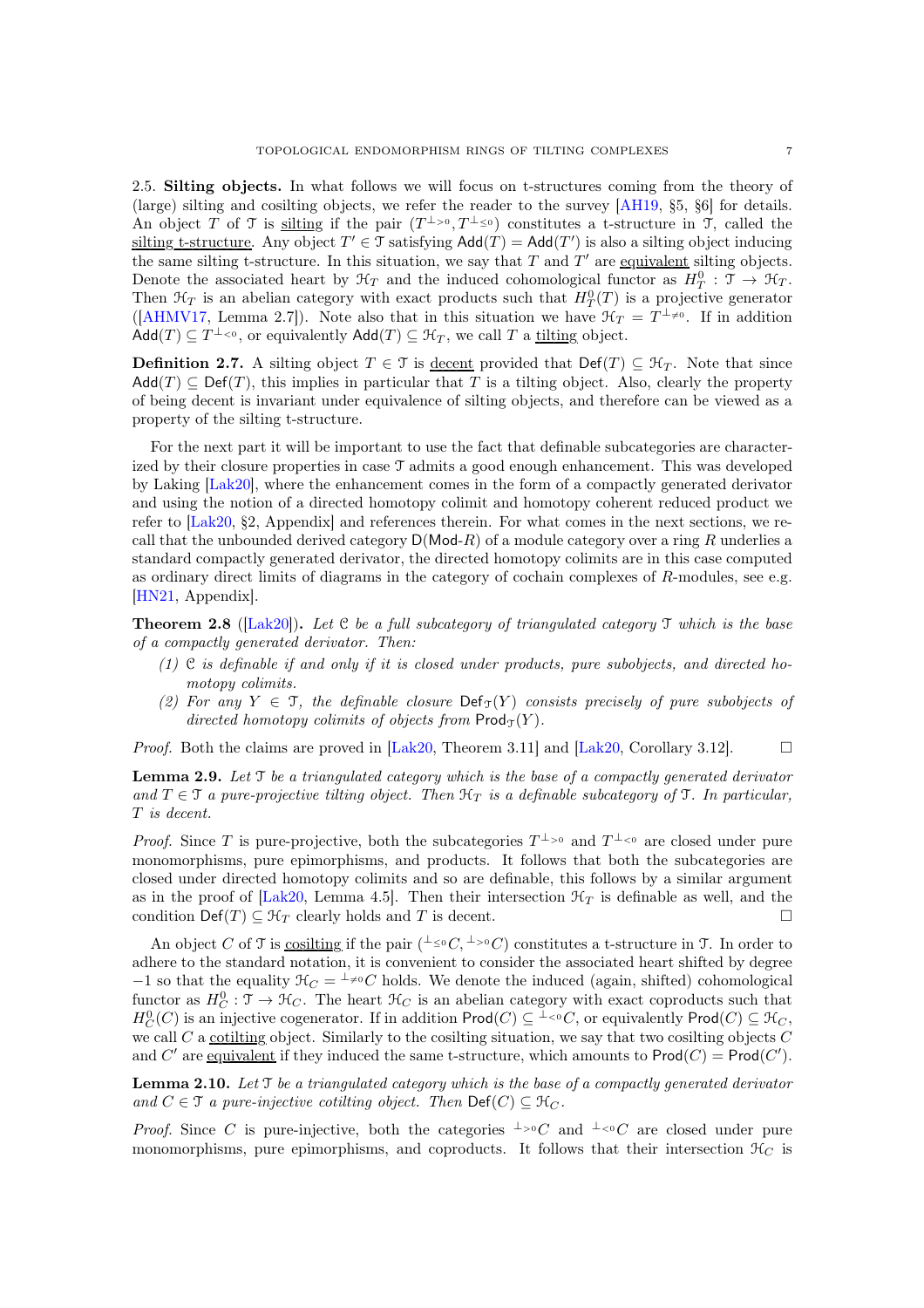closed under pure monomorphisms and directed homotopy colimits (see the proof of [\[Lak20,](#page-19-8) Lemma 4.5]). Since C is cotilting, we have ProdC  $\subseteq$   $\mathcal{H}_C$ . Now it is enough to recall from Theorem [2.8\(](#page-6-0)2) that  $Def(C)$  consists precisely of all pure subobjects of directed homotopy colimits of objects in  $\mathsf{Prod}(C).$ 

Remark 2.11. Certain asymmetry is now apparent from Lemmas [2.9](#page-6-1) and [2.10.](#page-6-2) First, unlike for pure-projective tilting objects, it is not always the case that the heart  $\mathcal{H}_C$  of a pure-injective cotilting object is a definable subcategory.

Secondly, one encounters far fewer pure-projective tilting objects in practice than the pureinjective cotilting counterparts. Of course, any compact tilting object is pure-projective. There exist pure-projective tilting complexes which are not equivalent to a compact one but these are rather exotic, see [\[BHP](#page-19-14)<sup>+</sup>20]. On the other hand, any (bounded) cotilting complex in a derived category of a ring is known to be pure-injective [\[MV18,](#page-19-15) Proposition 3.10]. In fact, the author is not aware of any example of a cosilting object of a compactly generated triangulated category which is not pure-injective.

In what follows, we will show that the condition of being decent for a tilting complex  $T$  in a derived category of a ring holds much more generally then under the pure-projective assumption, but it does not hold always.

### 3. Tilting complexes and hearts in the derived category of a ring

<span id="page-7-0"></span>If A is an abelian category, we let  $D(\mathcal{A})$  denote the (unbounded) derived category and  $D^b(\mathcal{A})$ the bounded derived category of cochain complexes over A. The abelian categories we consider never encounter issues with the existence of their derived categories.

Unless said otherwise,  $R$  will always denote an arbitrary (associative, unital) ring. An object  $T \in D(\text{Mod-}R)$  of the derived category of right R-modules is a (bounded) silting complex<sup>[1](#page-7-1)</sup> if T is a silting object which is quasi-isomorphic to a bounded complex of right projective R-modules. A silting complex T is called a tilting complex in case it is a tilting object in  $D(\text{Mod-}R)$ . Finally, a silting complex is <u>decent</u> if it is decent as a silting object, that is, if  $\text{Def}(T) \subseteq \mathcal{H}_T$ . We recall that any decent silting complex is automatically tilting. Note that since  $T^{\perp_{>0}}$  is always a definable subcategory of  $D(Mod-R)$  [\[MV18,](#page-19-15) Theorem 3.6], a silting complex T is decent if and only if  $\mathsf{Def}(T) \subseteq T^{\perp_{< 0}}.$ 

Dually, an object  $C \in D(R\text{-Mod})$  of the derived category of left R-modules is a cosilting complex if C is isomorphic in  $D(R\text{-Mod})$  to a bounded complex of injective R-modules and it is a cosilting object in this triangulated category. Any (bounded) cosilting complex is pure-injective in  $D(R\text{-Mod})$ and  $\mathcal{H}_C$  is a Grothendieck category with an injective cogenerator  $H_C^0(C)$  [\[MV18,](#page-19-15) Proposition 3.10], [\[AHMV17,](#page-19-12) Lemma 2.7, Theorem 3.6]. If C is in addition a cotilting object in  $D(R\text{-Mod})$ , we call it a cotilting complex. Finally, we say that a cosilting complex is of cofinite type if the associated cosilting t-structure is compactly generated.

Consider the character duality functor  $(-)^+ := \text{Hom}_{\mathbb{Z}}(-,\mathbb{Q}/\mathbb{Z})$  acting as a functor Mod- $R \to$ R-Mod. Since  $(-)^+$  is exact, it naturally extends to a functor  $(-)^+ : D(\text{Mod }R) \to D(R\text{-Mod})$ . Note that this is a conservative functor, a property we will utilize throughout the rest of the paper. We will also need another duality functor  $(-)^* := \mathbf{R}$ Hom $_R(-, R)$  which induces a contravariant equivalence  $D(\text{Mod-}R)^c \stackrel{\cong}{\to} D(R\text{-Mod})^c$  on the categories of compact objects. See [\[AHH21,](#page-19-16) §2.2] for details about these dualities, and also the recent preprint [\[BW22\]](#page-19-17) where the triangulated character duality is developed in larger generality. By symmetry, we also freely consider both functors going in the opposite direction.

<span id="page-7-2"></span>The cosilting complexes of cofinite type are known to be precisely the character duals of silting complexes, up to equivalence.

**Proposition 3.1.** [\[AHH21,](#page-19-16) Theorem 3.3] *If*  $T \in D(Mod-R)$  *is a silting complex then*  $T^+ \in$ D(R*-*Mod) *is a cosilting complex. This assignment yields a bijection between equivalence classes*

<span id="page-7-1"></span><sup>1</sup>Silting complexes not necessarily isomorphic to a bounded complex of projectives are also considered in the literature. In this paper, we focus on the bounded versions of silting and cosilting complexes.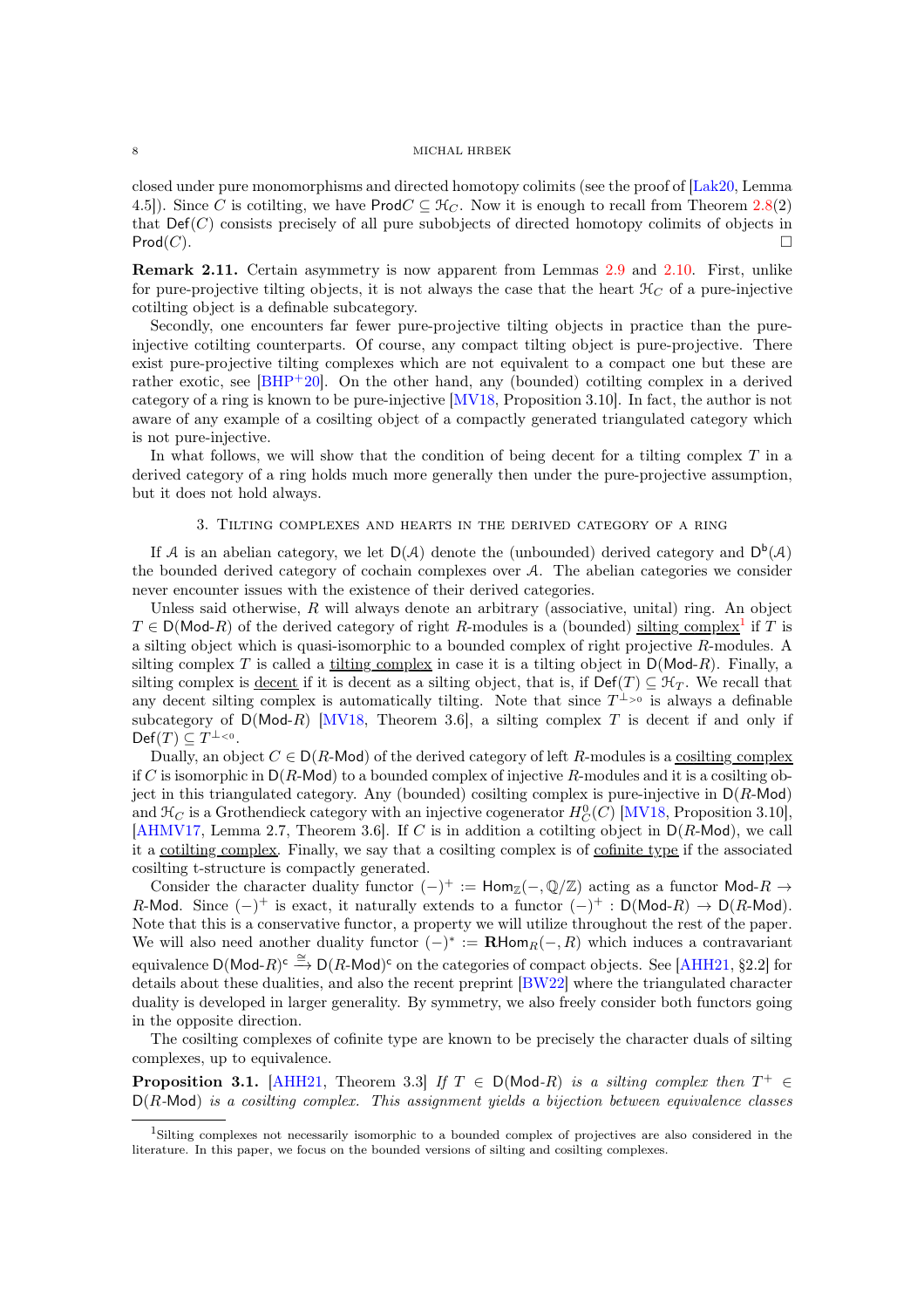*of silting complexes in* D(Mod*-*R) *and equivalence classes of cosilting complexes in* D(R*-*Mod) *of cofinite type.*

<span id="page-8-1"></span>The following lemma shows that applying the character duality induces a pair of definable categories which are in the usual terminology from the model theory of modules called dual definable.

## **Lemma 3.2.** *Let*  $Y \in D(Mod-R)$ *. Then:*

- $(i)$  *For any*  $X \in D(\text{Mod-}R)$  *we have*  $X \in Def_{D(\text{Mod-}R)}(Y) \iff X^+ \in Def_{D(R\text{-Mod})}(Y^+),$
- *(ii)* For any  $Z \in D(R$ -Mod) we have  $Z \in Def_{D(R-Mod)}(Y^+) \iff Z^+ \in Def_{D(Mod-R)}(Y)$ .

*Proof.* Let  $\Phi$  be the set of all maps in f in  $D(\text{Mod-}R)^c$  such that  $\text{Hom}_{D(\text{Mod-}R)}(f, Y)$  is zero so that  $\mathsf{Def}(Y) = \{X \in \mathsf{D}(\mathsf{Mod}\text{-}R) \mid \mathsf{Hom}_{\mathsf{D}(\mathsf{Mod}\text{-}R)}(f,X) \text{ is zero } \forall f \in \Phi\}.$  Put  $\Phi^* = \{f^* \mid f \in \Phi\}.$  We recall that  $f^* = \mathbf{R}$ Hom $_R(f, R)$  and  $\Phi^*$  is a set of maps between compact objects of  $\mathsf{D}(R\text{-Mod})$ . For any map f in  $D(\text{Mod-}R)^c$  and any  $X \in D(\text{Mod-}R)$  we have an equivalence

 $\mathsf{Hom}_{\mathsf{D}(\mathsf{Mod}\text{-}R)}(f,X)$  is zero  $\iff \mathsf{Hom}_{\mathsf{D}(R\text{-Mod})}(f^*,X^+)$  is zero,

see the proof of  $[AHH21, Lemma 2.3]$ . Plugging  $X = Y$ , we obtain that the set  $\Phi^*$  of maps in  $D(R\text{-Mod})^c$  defines  $Def(Y^+)$ , and then using it for general  $X \in D(Mod-R)$  we obtain (i). Since  $\Phi^{**}$  identifies with  $\Phi$ , we also obtain (*ii*) by the same argument.

<span id="page-8-2"></span>**Lemma 3.3.** Let T be a tilting complex in  $D(Mod-R)$  and put  $C = T^+$ . For any  $X \in D(R\text{-Mod})$ *we have*  $X \in \mathcal{H}_C$  *if and only if*  $X^+ \in \mathcal{H}_T$ *.* 

*Proof.* Note that  $\mathcal{H}_T = T^{\perp_{\neq 0}}$  and our convention also ensures that  $\mathcal{H}_C = {}^{\perp_{\neq 0}}C$ . Using adjunction, there are isomorphisms for any  $X \in D(R\text{-Mod})$  and  $i \in \mathbb{Z}$ 

$$
\operatorname{Hom}_{\mathsf{D}(R\text{-Mod})}(X,T^+[i]) \cong (T \otimes_R^\mathbf{L} X[-i])^+ \cong \operatorname{Hom}_{\mathsf{D}(\operatorname{Mod}\nolimits-R)}(T,X^+[i]),
$$

which is enough to conclude the proof.

<span id="page-8-0"></span>We follow with the main result of this section which provides a more intuitive and useful characterization of the decent property of a silting complex.

**Theorem 3.4.** Let  $T \in D(Mod-R)$  be a silting complex and put  $C = T^+$ . The following are *equivalent:*

*(i)* T *is decent,*

(*ii*) the cosilting complex  $T^+$  is cotilting.

*Proof.* (i)  $\implies$  (ii): Since  $\text{Def}_{\text{D}(Mod-R)}(T)$  is closed under taking the double character dual  $(-)^{++}$  (this follows e.g. by Lemma [3.2\)](#page-8-1), condition (i) ensures that for any  $X \in \mathsf{Add}(T)$  we have  $X^{++} \in \mathcal{H}_T$ . This in turn means  $X^+ \in \mathcal{H}_C$  by Lemma [3.3.](#page-8-2) This already shows that  $C^{\infty} \in \mathcal{H}_C$  for any cardinal  $\varkappa$ . Since  $\mathcal{H}_C$  is closed under direct summands, we have Prod $(C) \subseteq \mathcal{H}_C$  as desired.

(ii)  $\implies$  (i): By Lemma [3.2,](#page-8-1) the definable closures of T and  $C = T^+$  satisfy that  $X \in$  $\mathsf{Def}_{\mathsf{D}(\mathsf{Mod}\text{-}R)}(T)$  if and only if  $X^+ \in \mathsf{Def}_{\mathsf{D}(R\text{-Mod})}(C)$ . By Lemmas [2.10](#page-6-2) and [3.3,](#page-8-2) we have for any  $X \in$  $\mathsf{Def}_{\mathsf{D}(\mathsf{Mod}\text{-}R)}(T)$  that  $X^{++} \in \mathfrak{H}_T$ . As a consequence, any pure-injective object from  $\mathsf{Def}_{\mathsf{D}(\mathsf{Mod}\text{-}R)}(T)$ belongs to  $\mathcal{H}_T$ , see [\[AHH21,](#page-19-16) Corollary 2.8].

Now let  $X \in \mathsf{Def}_{\mathsf{D}(\mathsf{Mod}\text{-}R)}(T)$  be any object. Since  $T^{\perp_{>0}}$  is definable, it is enough to show  $X \in T^{\perp_{< 0}}$  to demonstrate that  $X \in \mathcal{H}_T$ . There is a sequence of triangles  $X_i \to P_i \to X_{i+1} \to X_i[1]$ indexed by  $i \geq 0$  determined by the following properties: The map  $X_i \to P_i$  is the pure-injective envelope for all  $i \geq 0$  and  $X_0 = X$ . It follows that  $X_i \in \text{Def}_{\text{D}(Mod-R)}(T)$  for all  $i \geq 0$ . By the previous paragraph,  $P_i \in \mathcal{H}_T$  for all  $i \geq 0$ . Therefore, we have for any  $l > 0$  an isomorphism  $\mathsf{Hom}_{\mathsf{D}(\mathsf{Mod}\text{-}R)}(\widetilde{T},X_0[-l])\cong \mathsf{Hom}_{\mathsf{D}(\mathsf{Mod}\text{-}R)}(T,X_i[-l-i]).$ 

For any set of integers  $I$ , the full subcategory of  $D(Mod-R)$  determined by vanishing of cohomology in degrees outside of  $I$  is easily seen to be definable. Then since  $T$  is a cohomologically bounded object, there are integers  $a < b$  such that any object from  $\textsf{Def}_{\textsf{D}(Mod-R)}(T)$  has cohomology vanishing outside of degrees in the interval [a, b]. But then  $\text{Hom}_{D(\text{Mod-}R)}(T, X_i[-l-i])$ has to vanish whenever  $-l - i < -n$  for  $n \gg 0$ . Using the above isomorphism, we infer that  $\text{Hom}_{D(\text{Mod}-R)}(T, X_0[-l]) = 0$  for all  $l > 0$ , meaning that  $X_0 = X \in T^{\perp_{0}}$  as desired.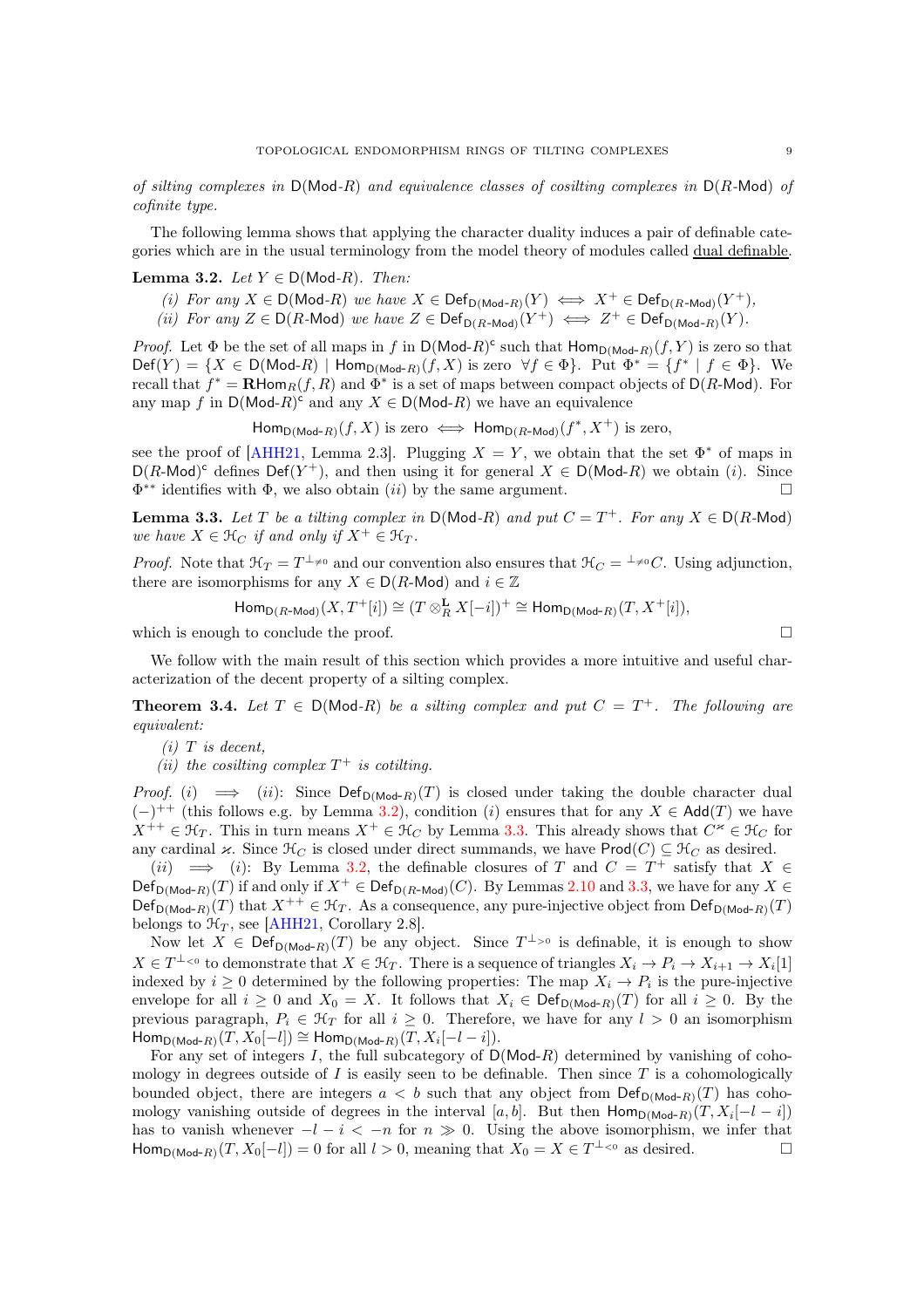The following is an easy consequence of Theorem [3.4.](#page-8-0) We will show in Example [3.12](#page-10-1) that the converse implication is not true in general.

Corollary 3.5. Let  $T$  be a silting complex in  $D(Mod-R)$  such that  $T^+$  is a cotilting complex in D(R*-*Mod)*. Then* T *is tilting.*

<span id="page-9-1"></span>**Corollary 3.6.** The assignment  $T \mapsto T^+$  of Proposition [3.1](#page-7-2) restricts to a bijection

$$
\left\{\begin{array}{c} \text{December } \text{tilting complexes } \\ \text{in D(Mod-R)} \\ \text{up to equivalence } \end{array}\right\} \overset{1-1}{\longleftrightarrow} \left\{\begin{array}{c} \text{Cotilling complexes of cofinite type } \\ \text{in D(R-Mod)} \\ \text{up to equivalence } \end{array}\right\}.
$$

*Proof.* Follows directly from Theorem [3.4,](#page-8-0) as a silting complex T is decent (and thus in particular, tilting) if and only if  $T^+$  is a cotilting complex.

<span id="page-9-0"></span>**Corollary 3.7.** Let R be a commutative noetherian ring. The assignment  $T \mapsto T^+$  of Proposi*tion [3.1](#page-7-2) restricts to a bijection*

$$
\left\{\begin{array}{c} \text{Decent tilting complexes} \\ \text{in D(Mod-R)} \\ \text{up to equivalence} \end{array}\right\} \overset{1-1}{\longleftrightarrow} \left\{\begin{array}{c} \text{Cotitting complexes} \\ \text{in D(R-Mod)} \\ \text{up to equivalence} \end{array}\right\}.
$$

*Proof.* In this situation, any cosilting complex is automatically of cofinite type by [\[HN21,](#page-19-13) Corollary 2.14] and [\[MV18,](#page-19-15) Proposition 3.10].

**Example 3.8.** Let  $M \in \text{Mod-}R$ . Then M is a silting complex in  $D(\text{Mod-}R)$  if and only if M is an *n*-tilting module for some  $n \geq 0$  (see e.g. [PS21, §2]). Then any such *n*-tilting module is well-known to satisfy condition  $(ii)$  of Theorem [3.4.](#page-8-0) Together with Lemma [2.9,](#page-6-1) we see that decent tilting complexes generalize both n-tilting modules and compact tilting complexes.

3.1. Examples over commutative rings. A silting complex is  $2$ -term if it is isomorphic in  $D(Mod-R)$  to a complex of projectives concentrated in degrees 0 and -1. The main result of [\[AHH17\]](#page-19-18) says that 2-term silting complexes T in  $D(R)$  over a commutative ring R correspond up to an equivalence to hereditary torsion pairs  $(\mathcal{T}_{\mathcal{G}}, \mathcal{F}_{\mathcal{G}})$  of finite type in Mod-R, which in turn correspond to Gabriel filters G of finite type. A Gabriel filter of finite type is a linear topology of open ideals of R with a basis of finitely generated ideals closed under ideal products, see  $[Hrb16]$ , Lemma 2.3. Then  $\mathfrak{I}_{\mathfrak{S}} = \{M \in \mathsf{Mod}\textrm{-}R \mid \mathsf{Ann}(m) \in \mathfrak{S} \,\forall m \in M\}$ , where  $\mathsf{Ann}(m)$  is the annihilator ideal of m. Furthermore, given such torsion pair, the tilting heart  $\mathcal{H}_T$  can be described just using cohomology as

$$
X \in \mathcal{H}_T \iff H^i(X) \begin{cases} \in \mathcal{E}_\mathcal{G} & i = -1 \\ \in \mathcal{D}_\mathcal{G} & i = 0 \\ = 0 & \text{else} \end{cases},
$$

where  $\mathcal{D}_{\mathcal{G}} = \{M \in \text{Mod-}R \mid M = IM \forall I \in \mathcal{G}\}\$ is the torsion class of all  $\mathcal{G}$ -divisible modules and  $\mathcal{E}_{\mathcal{G}} = \mathcal{D}_{\mathcal{G}}^{-1}$  is the corresponding torsion-free class of G-reduced modules, i.e. modules with no non-zero G-divisible submodule. In other words,  $\mathcal{H}_T$  is obtained as the Happel-Reiten-Smalø tilt with respect to the torsion pair  $(\mathcal{D}_\mathcal{G}, \mathcal{E}_\mathcal{G})$  of Mod-R.

Denote by  $t_{\rm G}$ : Mod- $R \to \text{Mod-}R$  the torsion radical corresponding to the hereditary torsion class  $\mathfrak{T}_{\mathcal{G}}$ . We say that a G-torsion module  $M \in \mathfrak{T}_{\mathcal{G}}$  is <u>G-bounded</u> if there is  $I \in \mathcal{G}$  such that  $IM = 0$ .

**Proposition 3.9.** Let R be commutative noetherian ring. Then any 2-term silting complex  $T \in$ D(Mod*-*R) *is decent tilting.*

*Proof.* This follows from  $[PV21, Corollary 5.12]$  and Theorem [3.4.](#page-8-0)

**Remark 3.10.** Much more is proved in  $[PV21]$ : Any intermediate and compactly generated tstructure in  $D(\text{Mod-}R)$  which restricts to a t-structure in the bounded derived category  $D^b(\text{mod-}R)$ of finitely generated module is induced by a cotilting complex. Such t-structures are abundant [\[ATJLS10,](#page-19-20) §6] and correspond to decent tilting complexes via Corollary [3.7.](#page-9-0)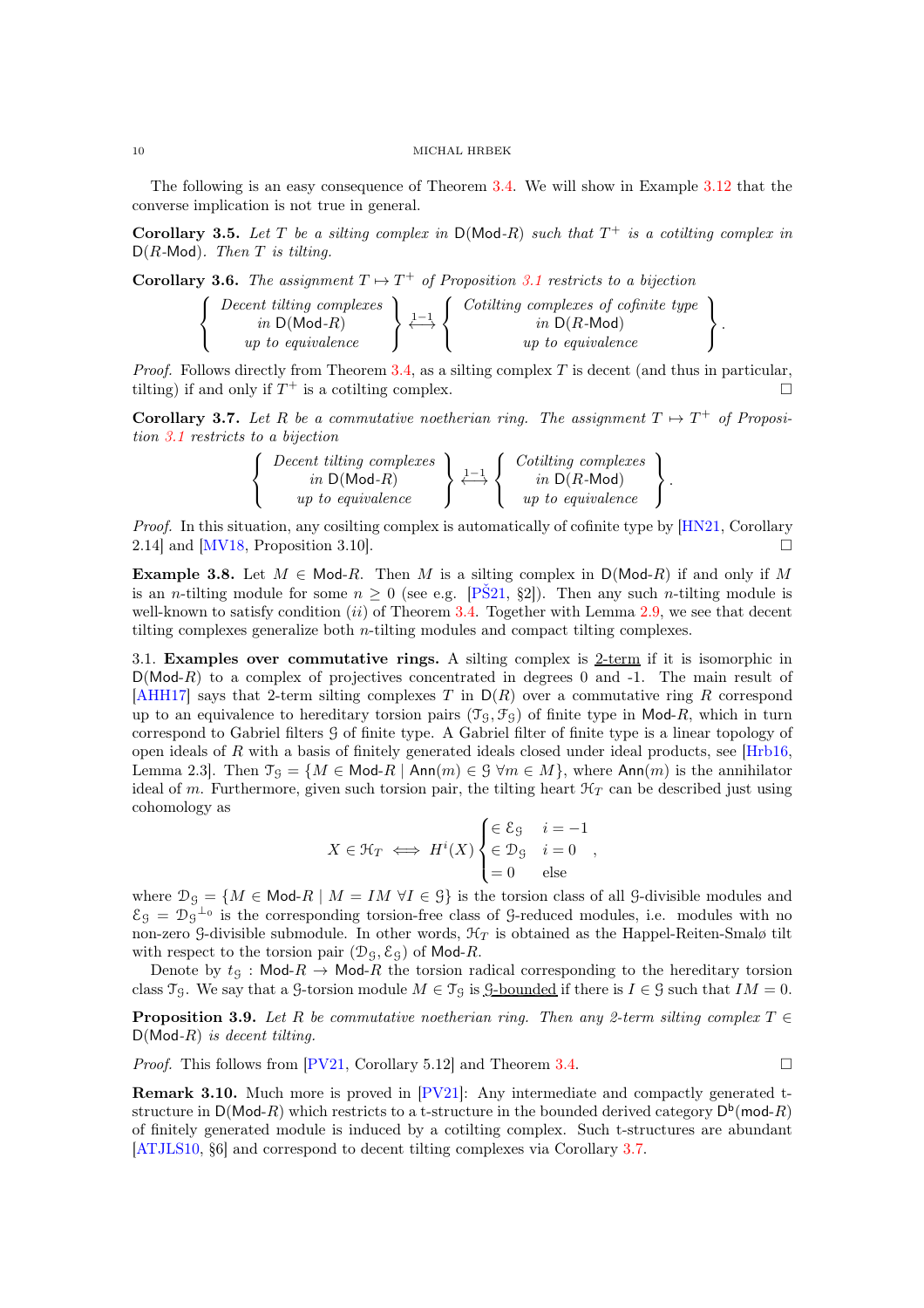Another source of decent tilting complexes over commutative noetherian rings is provided in [HNS22, §6, §7]. There, it is shown that any codimension function d:  $Spec(R) \to \mathbb{Z}$  on the Zariski spectrum of a commutative noetherian ring  $R$  of finite Krull dimension gives rise to a silting complex  $T_d$  in the derived category. If R is in addition a homomorphic image of a Cohen-Macaulay ring, then  $T<sub>d</sub>$  is in fact tilting and its character dual is cotilting. Unless R is itself Cohen-Macaulay,  $T<sub>d</sub>$  is not quasi-isomorphic to a stalk complex, [\[HNŠ22,](#page-19-9) Remark 5.9].

<span id="page-10-2"></span>Lemma 3.11. *Let* R *be a commutative ring and* T *be a 2-term silting complex in* D(Mod*-*R) *corresponding to a Gabriel filter* G*. Then:*

- *(1) If*  $t<sub>S</sub>(R)$  *is*  $S$ -reduced then  $T$  *is a tilting complex.*
- (2)  $t<sub>S</sub>(R)$  *is*  $\beta$ -bounded *if and only if*  $T^+$  *is a cotiling complex.*

*Proof.* There is an exact sequence

$$
0 \to t_{\mathcal{G}}(R) \to R \to D_0 \to D_1 \to 0
$$

where  $D_0, D_1 \in \mathcal{D}_\mathcal{G}$ . Indeed, this follows since  $R/t_\mathcal{G}(R)$  admits a monomorphic  $\mathcal{D}_\mathcal{G}$ -preenvelope. Then T is tilting by [\[CHZ19,](#page-19-21) Theorem A] (cf. Section [4.1\)](#page-12-0).

Now we prove the second statement. By  $[PV21, Theorem 5.6], T^+$  is cotilting if and only if  $J \in \mathcal{G}$ , where  $J = \text{tr}_{R/t_{\mathcal{G}}(R)}R$  is the trace ideal of the cyclic module  $R/t_{\mathcal{G}}(R)$ . If the  $\mathcal{G}$ -torsion in R is bounded there is  $I \in \mathcal{G}$  such that  $It_{\mathcal{G}}(R) = 0$ . This implies  $I \subseteq J$  and so  $J \in \mathcal{G}$ . On the other hand, clearly  $Jt_{\mathcal{G}}(R) = 0$ , and so  $J \in \mathcal{G}$  implies that the *G*-torsion of R is bounded.

<span id="page-10-1"></span>We are ready to provide an example of an indecent tilting complex.

**Example 3.12.** There is a commutative ring R and a 2-term tilting complex T in  $D(R)$  such the cosilting complex  $T^+$  is not cotilting. Furthermore, we show that the natural map  $T^{(\omega)} \to T^{\omega}$  is not a monomorphism in  $\mathcal{H}_T$ . As a consequence  $\mathcal{H}_T$  cannot be equivalent to a category of contramodules over any complete and separated topological ring, see [\[PŠ21,](#page-20-2) last paragraph of §6.2].

This example follows [\[Pos16,](#page-20-8) Example 2.6]. Let k be a field and R be the commutative kalgebra generated by the infinite sequence  $x_1, x_2, x_3, \ldots$  and another generator y subject to relations  $x_i x_j = 0$  and  $y^i x_i = 0$  for all  $i, j > 0$ . Consider the Gabriel filter G generated by the principal ideal (y). Then it is easy to see that the G-torsion  $t<sub>G</sub>(R)$  is not G-bounded, but it is G-reduced, so the induced silting complex  $T$  is tilting, but  $T^+$  is not cotilting by Lemma [3.11.](#page-10-2)

Furthermore, let  $f: R \to R[y^{-1}]$  be the localization map. Recall from [\[AHMV19,](#page-19-22) Proposition 1.3] and [\[AHH21,](#page-19-16) Example 4.14(5)] that we can chose  $T = R[y^{-1}] \oplus \text{Cone}(f)$  (see also [AHH21, Proposition 5.15]). We claim that the map  $g: T^{(\omega)} \to T^{\omega}$  is not a monomorphism in  $\mathcal{H}_T$ , or equivalently, that  $\textsf{Cone}(g) \notin \mathcal{H}_T$ . Clearly,  $H^{-1}\textsf{Cone}(g) \cong \textsf{Coker}(H^{-1}g)$ . Furthermore,  $H^{-1}g$  is just the map  $t_S(R)^{(\omega)} \to t_S(R)^{\omega}$ . and so  $\mathsf{Coker}(H^{-1}g) \cong t_S(R)^{\omega}/t_S(R)^{(\omega)}$ . Since  $t_S(R)^{\omega}/t_S(R)^{(\omega)}$ is precisely the  $\omega$ -reduced product, any  $\omega$ -directed limit of copies of  $t_{\mathcal{G}}(R)$  can be embedded into it [\[Pre09,](#page-20-9) Theorem 3.3.2].

It remains to show that there is a  $\omega$ -directed limit of copies of  $t<sub>G</sub>(R)$  which is not G-reduced. Note that  $t_g(R) \cong \bigoplus_{n>0} (x_n)$ , and  $(x_n) \cong k[y]/(y^n)$  with the obvious R-action in which  $x_i = 0$  for  $i > 0$ . Then there is an monic endomorphism h of  $t<sub>g</sub>(R)$  which sends  $x<sub>n</sub>$  to  $yx<sub>n+1</sub>$  for each  $n > 0$ . The direct limit of the system  $t_g(R) \stackrel{h}{\to} t_g(R) \stackrel{h}{\to} t_g(R) \stackrel{h}{\to} t_g(R) \stackrel{h}{\to} \cdots$  is not G-reduced because multiplication by y acts surjectively on the direct limit (and it is non-zero).

### 4. Good tilting complexes

<span id="page-10-0"></span>Let T be a silting complex in  $D(\text{Mod-}R)$  and let  $\mathfrak{S} = \text{End}_{D(\text{Mod-}R)}(T)$  be the endomorphism ring which we again consider as a topological ring by endowing it with the compact topology. We also let  $A = \text{dgEnd}_R(T) \cong \text{RHom}_R(T, T)$  be the endomorphism dg-ring of T; this is a weakly non-positive dg-ring as  $H^{i}(A) = \text{Hom}_{\mathsf{D}(\mathsf{Mod}\text{-}R)}(T,T[i]) = 0$  for  $i > 0$ . We have  $\mathfrak{S} = H^{0}(A)$  and the weak non-positivity ensures that there is the standard t-structure  $(D^{\leq 0}, D^{>0})$  in the derived category of right dg-modules  $D(dgMod-A)$  defined by vanishing of cohomology; the heart of this t-structure is Mod-S.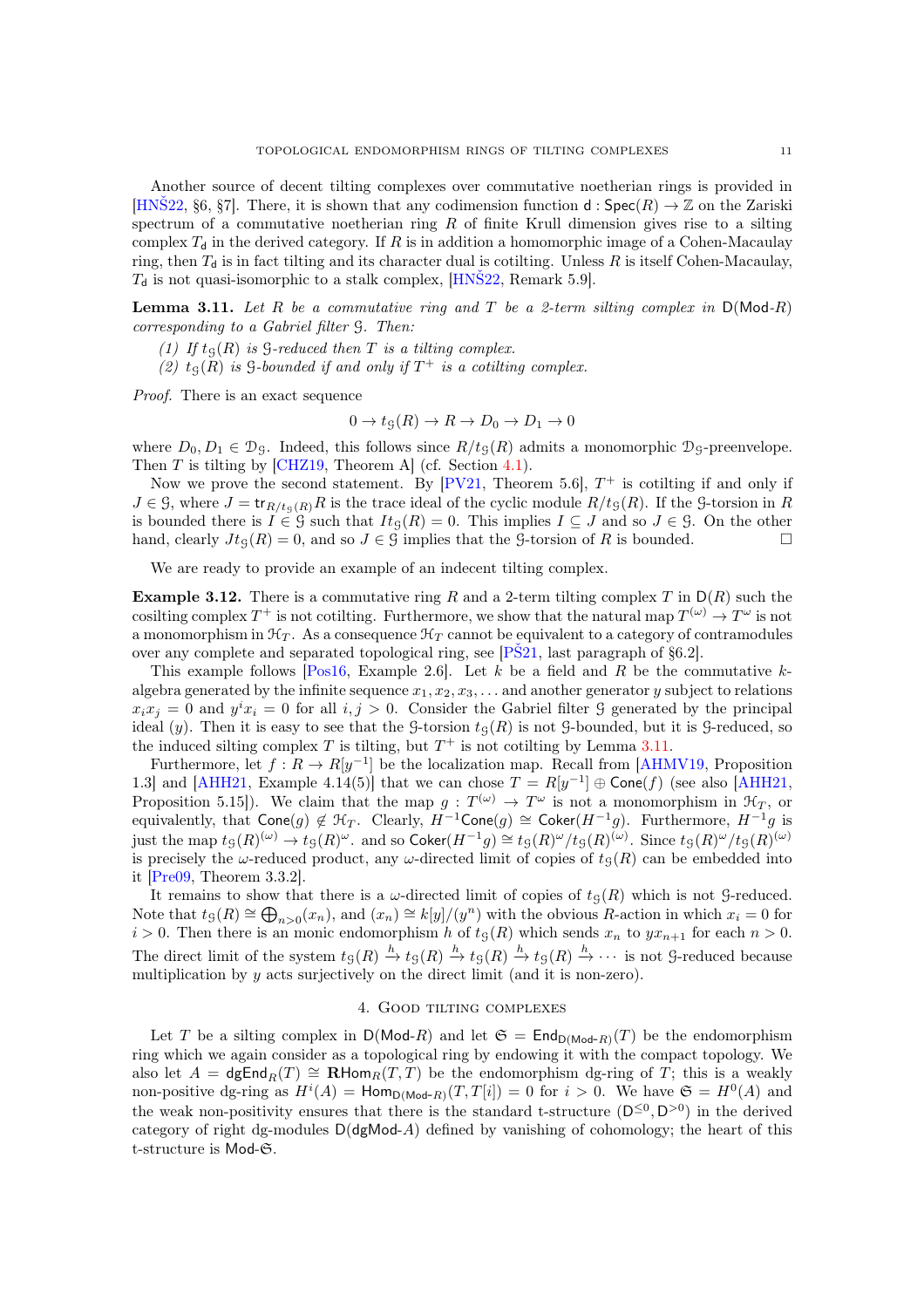The following definition was introduced for 1-tilting modules by [\[Baz10\]](#page-19-4), and then generalized to n-tilting modules by [\[BMT11\]](#page-19-5). Our version for silting complexes is akin to the condition used in a more general dg setting in [\[NS18\]](#page-19-6). Recall that a full triangulated subcategory of a triangulated category is thick if it is closed under direct summands, and we denote the thick closure operator as thick $(-)$ .

**Definition 4.1.** A silting complex  $T \in D(\text{Mod-}R)$  is good provided that  $R \in \text{thick}(T)$ .

The assumption of being good is satisfied for any compact silting object. For non-compact ones being good is not automatic, but it is still a rather mild assumption thanks to the following well-known observation, which we reprove here in our setting.

<span id="page-11-2"></span>**Lemma 4.2.** For any silting complex  $T$  there is a good silting complex  $T'$  equivalent to  $T$ .

*Proof.* Since T is a silting complex we have  $R \in \text{thick}(\text{Add}(T))$ , see [\[AH19,](#page-19-3) Proposition 5.3]. In particular, there are  $T_0, \ldots, T_{n-1} \in \text{Add}(T)$  such that  $R \in \text{thick}(T_0, \ldots, T_{n-1})$ . Put  $T' =$  $T \oplus \bigoplus_{i=0}^{n-1} T_i$ , then clearly  $R \in \mathsf{thick}(T')$  and  $\mathsf{Add}(T) = \mathsf{Add}(T')$ . The last equality implies that  $T'$ is a silting complex and that it is equivalent to T as such.  $\square$ 

<span id="page-11-0"></span>We record some adjunction formulas for dg-modules, well-known to experts, for further use.

### Lemma 4.3. *Let* A *and* B *be dg-rings.*

*There is an evaluation morphism*

 $\gamma_{X,Y,Z} : \mathbf{R}\mathsf{Hom}_A(X,Y) \otimes_B^\mathbf{L} Z \to \mathbf{R}\mathsf{Hom}_A(X,Y \otimes_B^\mathbf{L} Z)$ 

*which is natural in*  $X \in D(A-\text{dgMod})$ ,  $Y \in D((A \otimes_{\mathbb{Z}} B^{\text{op}})$ -Mod),  $Z \in D(B-\text{dgMod})$ . *There is an evaluation morphism*

 $\delta_{X,Y,Z} : \mathbf{R}\mathsf{Hom}_A(Y,X)\otimes^{\mathbf{L}}_B Z \to \mathbf{R}\mathsf{Hom}_A(\mathbf{R}\mathsf{Hom}_B(Z,Y),X)$ 

 $natural \ in \ Y \in D(\text{Mod-}(A \otimes_{\mathbb{Z}} B^{\text{op}})), X \in D(\text{dgMod-}A), Z \in D(B\text{-dgMod}).$ 

*If* Z *is a compact object in*  $D(B-\text{dgMod})$  *then both*  $\gamma_{X,Y,Z}$  *and*  $\delta_{X,Y,Z}$  *are isomorphisms (in* D(Mod*-*Z*).*

*Proof.* For the first morphism we refer to [\[Yek20,](#page-20-10) Theorem 12.9.10,Theorem 14.1.22]. The exis-tence of the second morphism is covered e.g. in [\[BM17,](#page-19-23) Lemma 1.3]. The fact that  $\delta_{X,Y,Z}$  is an isomorphism if Z is compact follows by a standard argument. Indeed, this map is easily checked to be an isomorphism if  $Z = B$ , and therefore it is an isomorphism also if  $Z \in \mathsf{thick}_{D(B-\mathsf{dgMod})}(B)$  $D(B$ -dgMod)<sup>c</sup> .

<span id="page-11-1"></span>The following results are available in [\[NS18\]](#page-19-6) (see also [\[BM17\]](#page-19-23)), but we gather the relevant parts here in a form directly applicable for our purposes.

**Theorem 4.4.** *Let*  $T \in D(\text{Mod-}R)$  *be a good silting complex. Then:* 

- *(i)*  $T$  *is compact as an object of*  $D(A-\text{dgMod})$ *,*
- *(ii) the canonical morphism*  $R \to \mathbf{R}$ Hom<sub>A</sub> $(T, T)$  *is a quasi-isomorphism.*
- $(iii)$  *both the functors*  $\mathbf{R}$ Hom $_R(T, -) : D(\text{Mod-}R) \to D(\text{dgMod-}A)$  *and*  $T \otimes_R^{\mathbf{L}} : D(R\text{-Mod}) \to$ D(A*-*dgMod) *are fully faithful.*
- *(iv) the essential images from both the functors from* (iii) *are thick subcategories.*

*Proof.* (i) : There is a finite sequence of triangles witnessing that  $R \in \text{thick}_{D(\text{Mod-}R)}(T)$ , and by applying  $\mathbf{R}\text{Hom}_R(-,T)$  on these triangles we obtain that  $T \in \mathsf{thick}_{D(A-\mathsf{dgMod})}(A) = \mathsf{D}(A-\mathsf{dgMod})^c$ .

(ii) : Follows as in [\[BM17,](#page-19-23) Theorem 1.4]. Indeed, consider the unit morphism  $\alpha_X : X \rightarrow$  $\mathbf{R}\mathsf{Hom}_A(\mathbf{R}\mathsf{Hom}_R(X,T),T)$  of the adjoint pair  $\mathbf{R}\mathsf{Hom}_R(-,T)$  :  $\mathsf{D}(\mathsf{Mod}\text{-}R)^{\mathsf{op}} \rightleftarrows \mathsf{D}(A\text{-}\mathsf{dgMod})^{\mathsf{op}}$  :  $\mathbf{R}$ Hom $_A(-, T)$ . Clearly,

$$
\alpha_T: T \to \mathbf{R}\text{Hom}_A(\mathbf{R}\text{Hom}_R(T,T),T) \cong \mathbf{R}\text{Hom}_A(A,T) \cong T
$$

is an isomorphism. But since  $R \in \mathsf{thick}_{D(\mathsf{Mod}\text{-}R)}T$ , also

 $\alpha_R : R \to \mathbf{R}$ Hom $_A(\mathbf{R}$ Hom $_R(R,T), T$ ) ≅  $\mathbf{R}$ Hom $_A(T,T)$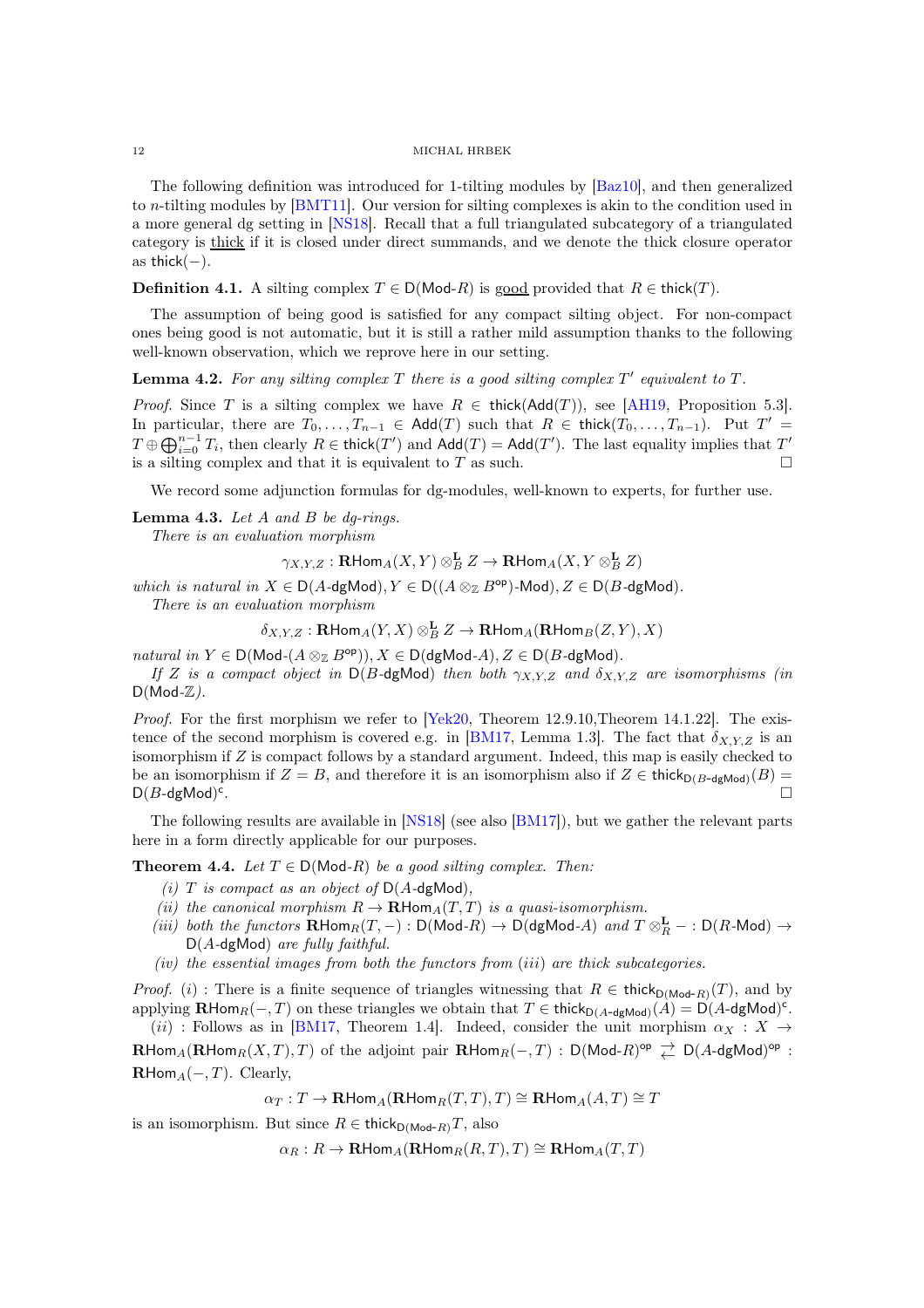is an isomorphism, and this is easily checked to coincide with the canonical isomorphism.

(iii) : That  $\mathbf{R}\text{Hom}_R(T, -)$  is fully faithful follows from [\[NS18,](#page-19-6) Theorem 6.4] or also [\[BM17,](#page-19-23) Theorem 1.4]. The second statement follows similarly and is also contained in [\[NS18,](#page-19-6) Theorem 6.4], but we sketch it here for convenience. It is enough to show that the unit morphism  $X \rightarrow$ **RHom**<sub>A</sub> $(T, T \otimes_R^{\mathbf{L}} X)$  is an isomorphism for any  $X \in D(R$ -Mod). By Lemma [4.3,](#page-11-0) the natural morphism  $\gamma_{X,T,T}$ : **RHom**<sub>A</sub> $(T,T)$   $\otimes_R^{\mathbf{L}} X \to \mathbf{R}$ Hom<sub>A</sub> $(T,T \otimes_R^{\mathbf{L}} X)$  is an isomorphism. Then the above unit morphism factorizes as

$$
X\xrightarrow{\cong} R\otimes_R^\mathbf{L} X \xrightarrow{\cong} \mathbf{R}\text{Hom}_A(T,T)\otimes_R^\mathbf{L} X \xrightarrow{\gamma_{X,T,T}} \mathbf{R}\text{Hom}_A(T,T\otimes_R^\mathbf{L} X),
$$

and therefore it is an isomorphism.

(iv): The functors in question are fully faithful by  $(iii)$  and admit a left or right adjoint,  $r$ espectively.

<span id="page-12-2"></span>**Corollary 4.5.** Let  $T \in D(Mod-R)$  *be a good and decent tilting object. Then the forgetful functor* Ctra- $\mathfrak{S} \rightarrow$  Mod- $\mathfrak{S}$  *is fully faithful.* 

*Proof.* The functor  $\text{Hom}_{\mathcal{H}_T}(T,-): \mathcal{H}_T \to \text{Mod-}\mathfrak{S}$  factorizes into the composition of the equivalence  $\text{Hom}_{\mathcal{H}_T}(T,-): \mathcal{H}_T \xrightarrow{\cong} \text{Ctra-G}$  and the forgetful functor  $\text{Ctra-G} \to \text{Mod-G}$ . On the other hand, the functor  $\mathbf{R}\text{Hom}_R(T,-): \mathsf{D}(\text{Mod-}R) \to \mathsf{D}(\text{dgMod-}A)$  is fully faithful by Theorem [4.4.](#page-11-1) Then also the restriction of  $\mathbf{R}\text{Hom}_R(T, -)$  to the heart  $\mathcal{H}_T$  is fully faithful, and this functor naturally identifies with  $\textsf{Hom}_{\mathcal{H}_T}(T,-): \mathcal{H}_T \to \textsf{Mod-}\mathfrak{S}$  (recall that Mod- $\mathfrak{S}$  can be identified with the heart of the standard t-structure in  $D(dgMod-A)$ .

<span id="page-12-0"></span>4.1. Derived equivalence and realization functors. Given an abelian category  $A$ , a t-structure  $(\mathcal{U}, \mathcal{V})$  in  $D(\mathcal{A})$  (or in  $D^b(\mathcal{A})$ ) is <u>intermediate</u> if there are integers  $n < m$  such that  $D^{\leq n} \subseteq \mathcal{U} \subseteq D^{\leq m}$ , where again  $D^{\leq n} = \{X \in D(\mathcal{A}) \mid H^{i}(X) = 0 \ \forall i > n\}.$  It is easy to check that any intermediate t-structure in the unbounded derived category restricts to a t-structure in the bounded derived category and that any t-structure induced by a silting complex in  $D(Mod-R)$  is intermediate, and similarly for cosilting complexes in  $D(R\text{-Mod})$ .

Following [\[BBD82\]](#page-19-11), as explained in a more detail in [\[PV18,](#page-20-5) §2, §3, §4], for any intermediate t-structure  $\mathbb T$  in  $D(\text{Mod-}R)$  there is a triangle functor real<sub> $\mathbb T$ </sub> :  $D^b(\mathcal H_{\mathbb T}) \to D^b(\text{Mod-}R)$  which extends the inclusion  $\mathcal{H}_{\mathbb{T}} \subseteq D^b(\mathsf{Mod}\text{-}R)$ . This realization functor may in principle be non-unique<sup>[2](#page-12-1)</sup> and in fact it is constructed using, and determined by, a suitable enhancement of  $D^b(\text{Mod-}R)$ called the f-enhancement, see  $[PV18, §3]$ . An example of an f-enhancement is the structure of a filtered (bounded) derived category, which is always available for  $D^b(\text{Mod-}R)$ .

Let  $T \in D(\text{Mod-}R)$  be a silting complex. Then the realization functor real $T : D^b(\mathcal{H}_T) \to$  $D^b$ (Mod-R) is a triangle equivalence if and only if T is tilting [\[PV18,](#page-20-5) Corollary 5.2]. The analogous result is also true for bounded cosilting objects in  $\mathsf{D}^{\mathsf{b}}(R\text{-}\mathsf{Mod})$ .

<span id="page-12-3"></span>**Proposition 4.6.** Let  $R, S$  be rings and let  $\mathbb{R}$  and  $\mathbb{S}$  be two t-structures in  $D^b(\text{Mod-}R)$  and  $D^b(\text{Mod-}S)$  *respectively. Let*  $F : D^b(\text{Mod-}R) \to D^b(\text{Mod-}S)$  *be a triangle functor which satisfies the following conditions:*

- *(i)* F *is* t*-exact with respect to the t-structures* R *and* S*, that is,* F *preserves both the left and the right constituents of the t-structures,*
- (*ii*) F is fully faithful and its essential image is a thick subcategory of  $D^b(Mod-S)$ .

*By (i),* F restricts to an exact functor  $F_0: \mathfrak{H}_{\mathbb{R}} \to \mathfrak{H}_{\mathbb{S}}$  *between the hearts of the two t-structures. Then the following diagram commutes (up to natural equivalence):*

$$
\begin{array}{ccc}\nD^b(\mathcal{H}_\mathbb{R}) & \xrightarrow{F_0} & D^b(\mathcal{H}_\mathbb{S}) \\
\downarrow_{\text{real}_\mathbb{R}} & & \downarrow_{\text{real}_\mathbb{S}} \\
D^b(\text{Mod-}R) & \xrightarrow{F} & D^b(\text{Mod-}S)\n\end{array}
$$

<span id="page-12-1"></span> $^{2}$ This pathology seems to disappear once we switch to a strong enough enhancement of the derived category, cf. [\[Lur17,](#page-19-24) Proposition 1.3.3.7].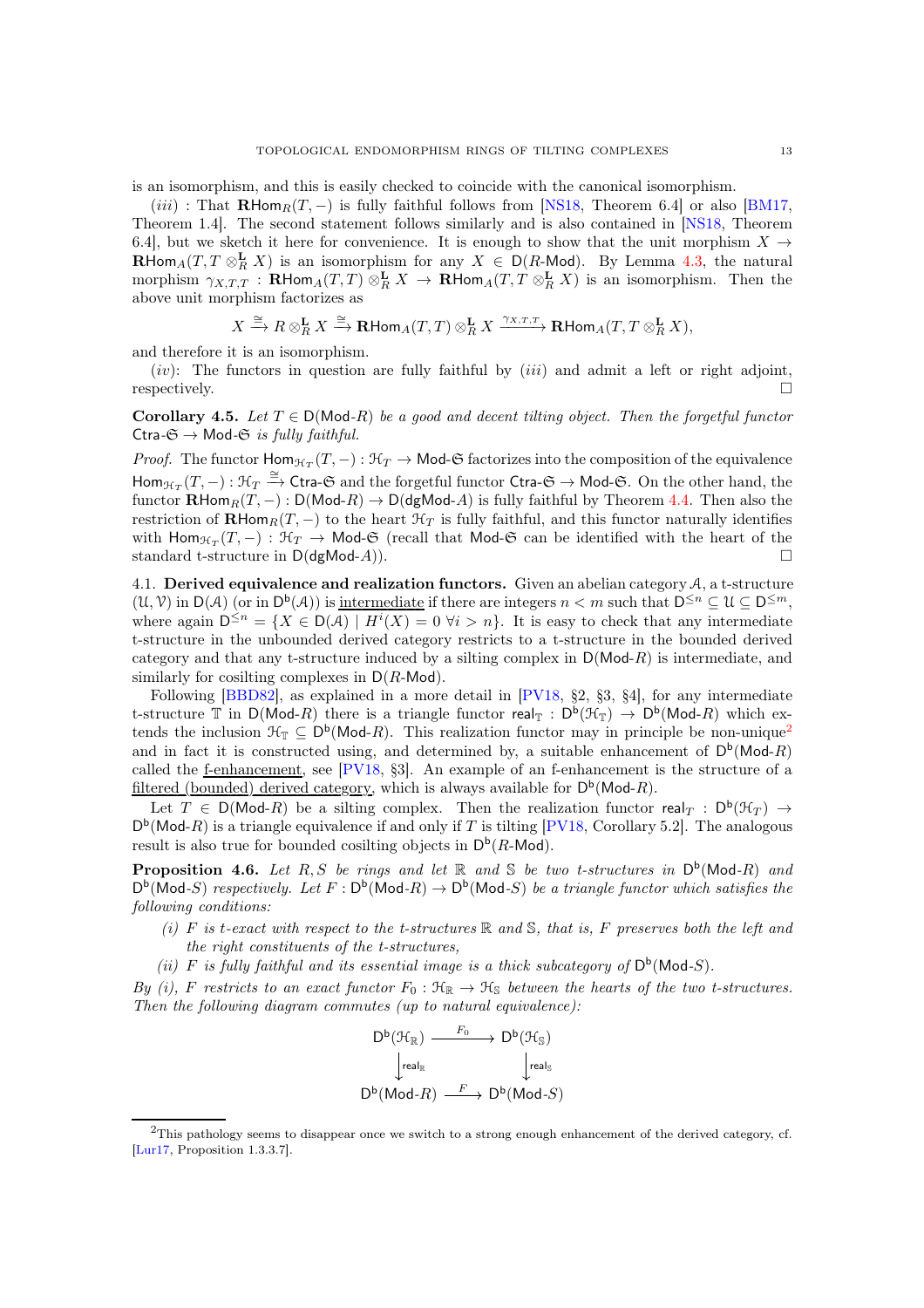where in the upper row  $F_0$  is naturally extended to the bounded derived categories and the realization *functors are taken with respect to suitable f-enhancements.*

*Proof.* This follows by combining [\[PV18,](#page-20-5) Theorem 3.13] and [\[PV18,](#page-20-5) Corollary 3.9]. Indeed, by [\[PV18,](#page-20-5) Example 3.2], the bounded derived category  $D^b$ (Mod-S) admits an f-enhancement in the form of a filtered (bounded) derived category, see  $[PV18, §3.1]$  for the definitions. By  $(ii)$  and [\[PV18,](#page-20-5) Corollary 3.9], there is an induced f-enhancement on  $D^b(\text{Mod-}R)$  such that F admits an f-lifting with respect to the two f-enhancements. Then  $[PV18, Theorem 3.13]$  applies.

For any morphism  $f : A \to B$  of dg-rings such that f is a quasi-isomorphism of the underlying complexes, the forgetful functor  $U_f : D(\text{dgMod-}B) \to D(\text{dgMod-}A)$  is a triangle equivalence with  $I_f := - \otimes_A^{\mathbf{L}} B \cong \mathbf{R} \text{Hom}_A(B, -) : \mathsf{D}(\mathsf{dgMod}\text{-}A) \to \mathsf{D}(\mathsf{dgMod}\text{-}B)$ , the inverse equivalence. Moreover, both the functors  $U_f$  and  $I_f$  preserve the cohomology of the objects. For details, see [\[Yek20,](#page-20-10) Theorem 12.7.2, Lemma 12.7.3].

Now let R be a ring,  $T \in D(\text{Mod-}R)$  a tilting complex,  $\mathfrak{S} = \text{End}_{D(\text{Mod-}R)}(T)$  be the endomorphism ring endowed with the compact topology, and let  $A = \text{dgEnd}_R(T)$  be the endomorphism dg-ring of T. Since T is tilting, we have  $H^0(A) = \mathfrak{S}$  and  $H^i(A) = 0$  for all  $i \neq 0$ . Then the zig-zag of quasi-isomorphisms of dg-rings  $\mathfrak{S} = \tau^{\geq 0} \tau^{\leq 0} A \stackrel{r}{\leftarrow} \tau^{\leq 0} A \stackrel{l}{\rightarrow} A$  induces a triangle equivalence  $\epsilon$ :  $D(dgMod-A) \to D(Mod-G)$ , where  $\epsilon = I_r \circ U_l$ . Clearly,  $\epsilon$  restricts to an equivalence  $D^b(dgMod-A) \to D(Mod-G)$ D<sup>b</sup>(Mod-G) of the corresponding bounded derived categories. By abuse of notation, we will denote by  $\epsilon$  also the analogous equivalence  $D(A-\text{dgMod}) \stackrel{\cong}{\rightarrow} D(\mathfrak{S}\text{-Mod})$  on the side of left (dg-)modules.

Note that T being isomorphic in  $D(\text{Mod-}R)$  to a bounded complex of projectives implies that both the functors  $\mathbf{R}$ Hom $_R(T, -)$  and  $T \otimes_R^{\mathbf{L}}$  – restrict to functors between the respective bounded derived categories.

<span id="page-13-0"></span>**Theorem 4.7.** Assume that T is good and decent. Then the forgetful functor  $D^b(Ctra-\mathfrak{S}) \rightarrow$  $D^b$ (Mod- $\mathfrak{S}$ ) *is fully faithful, and the functor*  $G = \epsilon \circ \mathbf{R}$ Hom $_R(T, -)$  *induces a triangle equivalence*  $G: D^{\mathsf{b}}(\mathsf{Mod}\text{-}R) \to D^{\mathsf{b}}(\mathsf{Ctra}\text{-}\mathfrak{S})$  *with inverse equivalence*  $(- \otimes^{\mathbf{L}}_{A} T) \circ (\epsilon^{-1})_{\mathsf{1D}(\mathsf{Ctra}\text{-}\mathfrak{S})}$ .

*Proof.* Observe that the functor G restricted to  $\mathcal{H}_T$  is equivalent to the functor  $\text{Hom}_{\mathcal{H}_T}(T, -)$ :  $\mathcal{H}_T \to \mathsf{C}$ tra- $\mathfrak{S} \subseteq \mathsf{Mod}\text{-}\mathfrak{S}$ , the last inclusion being fully faithful is provided by Corollary [4.5.](#page-12-2) Since T is a tilting complex, the realization functor  $\text{real}_T : D^b(\mathcal{H}_T) \to D^b(\text{Mod-}R)$  is a triangle equivalence  $[PV18, Corollary 5.2]$ . The functor G is clearly t-exact with respect to the tilting tstructure  $(T^{\perp_{>0}}, T^{\perp_{\leq 0}})$  in D(Mod-R) and the standard t-structure in D(Mod-G). By Theorem [4.4,](#page-11-1) G is a fully faithful functor realizing  $D^b(\text{Mod-}R)$  as a thick subcategory of  $D^b(\text{Mod-}G)$ . Then Proposition [4.6](#page-12-3) applies and yields a commutative diagram as follows:

$$
D^{b}(\mathcal{H}_{T}) \xrightarrow{\text{Hom}_{\mathcal{H}_{T}}(T,-)} D^{b}(\text{Mod-}\mathfrak{S})
$$

$$
\cong \downarrow_{\text{real}_{T}} \qquad \downarrow =
$$

$$
D^{b}(\text{Mod-}R) \xrightarrow{G} D^{b}(\text{Mod-}\mathfrak{S})
$$

Since G is fully faithful, and since  $\text{Hom}_{\mathcal{H}_T}(T, -)$  factorizes through  $\mathsf{D}^{\mathsf{b}}(\mathsf{Ctra}\text{-}\mathfrak{S})$ , it follows from the upper row that the forgetful functor  $D^b(Ctra-\mathfrak{S}) \to D^b(Mod-\mathfrak{S})$  is fully faithful. Then the essential image of  $\text{Hom}_{\mathcal{H}_T}(T,-): D^b(\mathcal{H}_T) \to D^b(\text{Mod-}\mathfrak{S})$  is precisely the full subcategory  $D^b(\text{Ctra-}\mathfrak{S})$  and the commutative square above yields another commutative square

$$
D^{b}(\mathcal{H}_{T}) \xrightarrow{\text{Hom}_{\mathcal{H}_{T}}(T,-)} D^{b}(\text{Ctra-G})
$$

$$
\cong \text{real}_{T} \qquad \qquad \downarrow =
$$

$$
D^{b}(\text{Mod-}R) \xrightarrow{G} D^{b}(\text{Ctra-G})
$$

with the upper functor being an equivalence. It follows that  $G$  is a triangle equivalence.

<span id="page-13-1"></span>The inverse equivalence is  $(- \otimes_A^{\mathbf{L}} T) \circ (\epsilon^{-1})_{\upharpoonright D^{\mathfrak{b}}(\mathsf{Ctra}\text{-}\mathfrak{S})}$  since this is the left adjoint to G and  $D^b(\text{Ctra-}\mathfrak{S})$  is a full subcategory of  $D^b(\text{Mod-}\mathfrak{S})$ .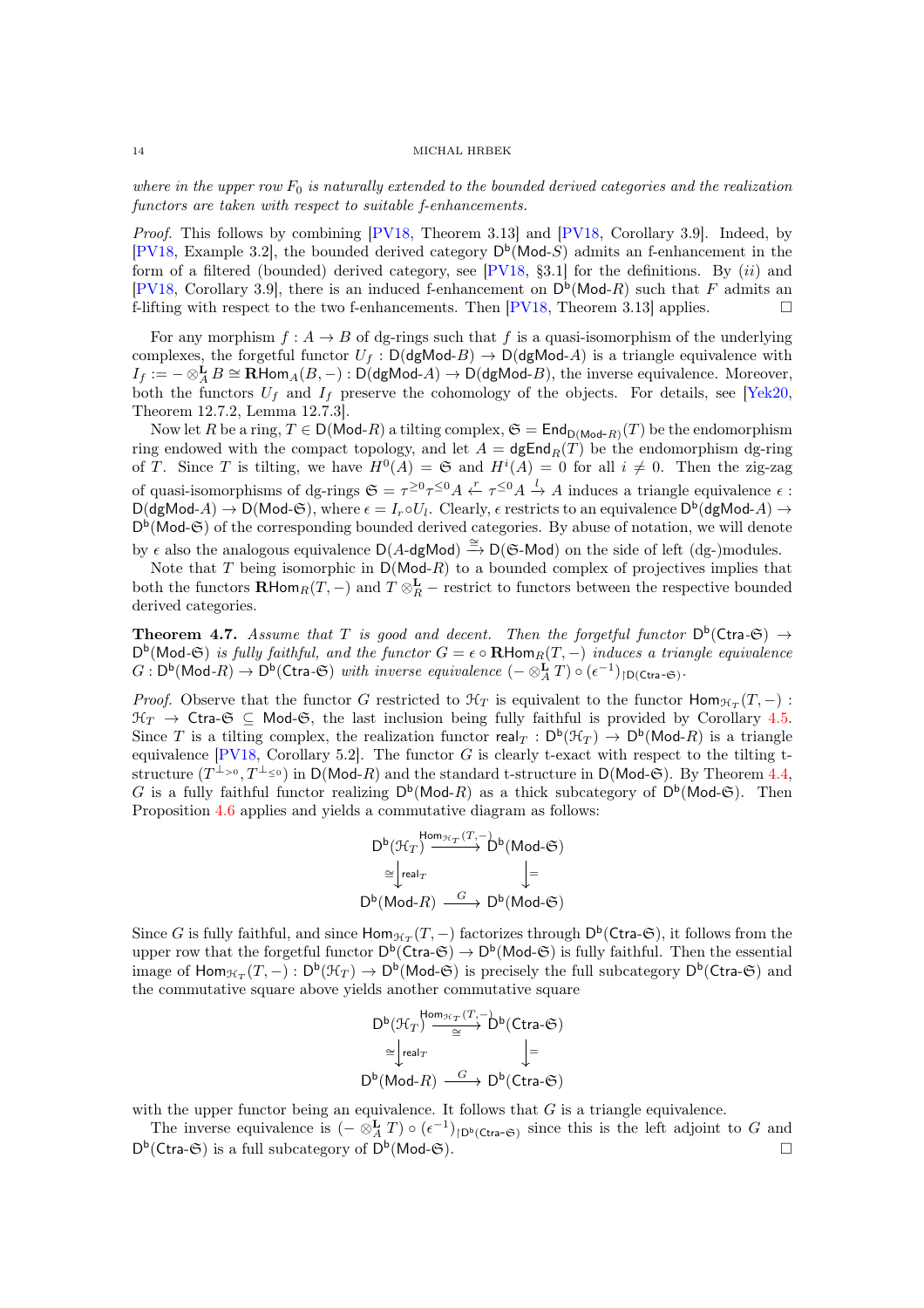Corollary 4.8. *In the setting as above, the equivalence of Theorem [4.7](#page-13-0) restricts to an equivalence*  $H^0$ **RHom** $_R(T, -): \mathcal{H}_T \cong$  Ctra $-\mathfrak{S}$ :  $-\otimes_A^{\mathbf{L}} T$ , when we consider Ctra $-\mathfrak{S}$  as a full subcategory of the *standard heart of* D(dgMod*-*A)*.*

### 5. Cotilting hearts and discrete modules

<span id="page-14-0"></span>5.1. Discrete modules and contratensor product. Let  $\Re$  be a (left) topological ring. A left  $\Re$ module N is called discrete if for any element  $n \in N$  its annihilator  $\text{Ann}_{\mathfrak{R}}(n) = \{r \in \mathfrak{R} \mid rn = 0\}$ is open. The full subcategory R-Discr of R-Mod consisting of all discrete left R-modules is a locally finitely generated Grothendieck category with an injective cogenerator obtained by taking the maximal discrete submodule of an injective cogenerator of R-Mod.

Now assume that R is complete and separated. For any  $N \in \mathbb{R}$ -Discr and any abelian group V, the right  $\Re$ -module Hom<sub>Mod-Z</sub> $(N, V)$  structure naturally extends to a structure of a right  $\Re$ contramodule. There is the <u>contratensor product</u> functor  $-\odot_{\mathfrak{R}} -$ : Ctra- $\mathfrak{R} \times \mathfrak{R}$ -Discr  $\rightarrow$  Mod-Z, which is defined as a suitable quotient of the ordinary tensor product. The defining property of this functor is the adjunction isomorphism  $\text{Hom}_{\text{Mod-}\mathbb{Z}}(\mathfrak{M} \odot_{\mathfrak{R}} N, V) \cong \text{Hom}_{\text{Ctra-}\mathfrak{R}}(\mathfrak{M}, \text{Hom}_{\text{Mod-}\mathbb{Z}}(N, V)).$ We refer to  $[P\text{\r{S}}21, \text{\r{S}}7.2]$  for more details. Finally, we record the following observation.

<span id="page-14-2"></span>Lemma 5.1. *Let* T *be a good and decent tilting complex in* D(Mod*-*R) *and* S *as before. Then the contratensor product*  $-\odot$ <sub>S</sub> − : Ctra- $\mathfrak{S} \times \mathfrak{S}$ -Discr  $\rightarrow$  Mod-Z *is naturally equivalent to (the restriction of)* the ordinary tensor product  $-\otimes_{\mathfrak{S}}$  –.

*Proof.* By Corollary [4.5,](#page-12-2) the forgetful functor Ctra- $\Re \rightarrow$  Mod- $\Re$  is fully faithful and this implies our claim, see [\[PŠ21,](#page-20-2) Lemma 7.11].

<span id="page-14-1"></span>5.2. Cotilting hearts. We are ready to characterize cotilting hearts obtained from character duals of decent tilting complexes as categories of discrete modules.

**Theorem 5.2.** Let  $T \in D(\text{Mod-}R)$  be a good and decent tilting complex and  $C = T^+$ . The functor  $H^0(T \otimes_R^{\mathbf{L}} -)$  *induces an equivalence*  $\mathfrak{H}_C \to \mathfrak{S}$ -Discr *with the inverse equivalence*  $\mathbf{R}$ Hom<sub>A</sub> $(T, -)$ *, where we consider* S*-*Discr *as a full subcategory of the heart* S*-*Mod *of the standard t-structure in* D(A*-*dgMod)*.*

*Proof.* We start by checking that the two functors are well-defined. First, the functor  $H^0(T \otimes_R^{\mathbf{L}}-)$ constitutes a well-defined functor  $D(R\text{-Mod}) \to \mathfrak{S}\text{-Mod}$ . This is because the functor  $T \otimes_R^{\mathbf{L}} -$  takes values in  $D(A-\text{dgMod})$ , which is sent to G-Mod by  $H^0$ . We show that this functor lands in the full subcategory G-Discr; in fact, we show that  $H^0(T \otimes_R^{\mathbf{L}} X)$  is a discrete left G-module for any  $X \in D(R\text{-Mod})$ . First, assume that X is a compact object of  $D(R\text{-Mod})$ . The compactness of X yields an isomorphism  $H^0(T\otimes_R^\mathbf{L} X)\cong H^0\operatorname{\mathbf{R}Hom}_R(X^*,T)$  where  $X^*=\operatorname{\mathbf{R}Hom}_R(X,R)$  is a compact object in  $\mathsf{D}(\mathsf{Mod}\text{-}R)$ , see §3 or Lemma [4.3.](#page-11-0) But then  $H^0$  **RHom**<sub>R</sub> $(X^*,T) = \mathsf{Hom}_{\mathsf{D}(\mathsf{Mod}\text{-}R)}(X^*,T)$  is clearly a discrete left S-module by the definition of the compact topology on S. Now consider a general object  $X \in D(R\text{-Mod})$ , we may and will assume that X is a dg-flat complex. By [\[CH15,](#page-19-25) Theorem], we can write X as a direct limit  $X = \underbrace{\lim_{i \in I} X_i}$  of complexes  $X_i$  which are compact. Then  $H^0(T \otimes_R^{\mathbf{L}} X) = H^0(T \otimes_R^{\mathbf{L}} \underline{\lim}_{i \in I} X_i) \cong \underline{\lim}_{i \in I} H^0(T \otimes_R^{\mathbf{L}} X_i)$ . Since a direct limit of discrete modules is discrete, this argument is finished.

On the other hand, let  $N \in \mathfrak{S}$ -Discr, then by compactness of  $T \in D(A-\text{dgMod})$  we have that  $\mathbf{R}\text{Hom}_A(T,N)^+\cong N^+\otimes^{\mathbf{L}}_AT$  (see Lemma [4.3\)](#page-11-0), and so  $\mathbf{R}\text{Hom}_A(T,N)^+\in\mathfrak{K}_T\subseteq\mathsf{D}(\textsf{Mod}\text{-}R)$  by Corollary [4.8](#page-13-1) since  $N^+ \in \text{Cra-G. In view of Lemma 3.3, }$  $N^+ \in \text{Cra-G. In view of Lemma 3.3, }$  $N^+ \in \text{Cra-G. In view of Lemma 3.3, }$  RHom $_A(T, -)$  induces a well-defined funtor  $\mathfrak{S}_Z$ -Discr  $\to \mathfrak{H}_C$ . Moreover, since  $(T \otimes_R^{\mathbf{L}} X)^+ \cong \mathbf{R}$ Hom $_R(X, C)$  and  $\mathfrak{H}_C = {}^{\perp_{\neq 0}}C$ , we have that  $T \otimes_R^{\mathbf{L}} X$  has cohomology concentrated in degree 0 for any  $X \in \mathcal{H}_C$ . Therefore,  $H^0(T \otimes_R^{\mathbf{L}}-)$  is naturally identified with  $T \otimes_R^{\mathbf{L}}$  – as functors from the heart  $\mathcal{H}_C$ , and so the two functors from the statement are well-defined and also mutually adjoint. Therefore, to establish the equivalence it is enough to show that both the unit and the counit morphism of this adjunction are isomorphisms.

Let  $N \in \mathfrak{S}\text{-Discr}$ , and consider the counit morphism  $\nu : H^0(T \otimes_R^{\mathbf{L}} \mathbf{R} \text{Hom}_A(T, N)) \to N$ . Then we compute using a similar isomorphism utilizing Lemma [4.3](#page-11-0) as above:

$$
H^0(T\otimes^{\mathbf{L}}_R\mathbf{R}\mathsf{Hom}_A(T,N))^+\cong H^0\,\mathbf{R}\mathsf{Hom}_R(T,\mathbf{R}\mathsf{Hom}_A(T,N)^+)\cong
$$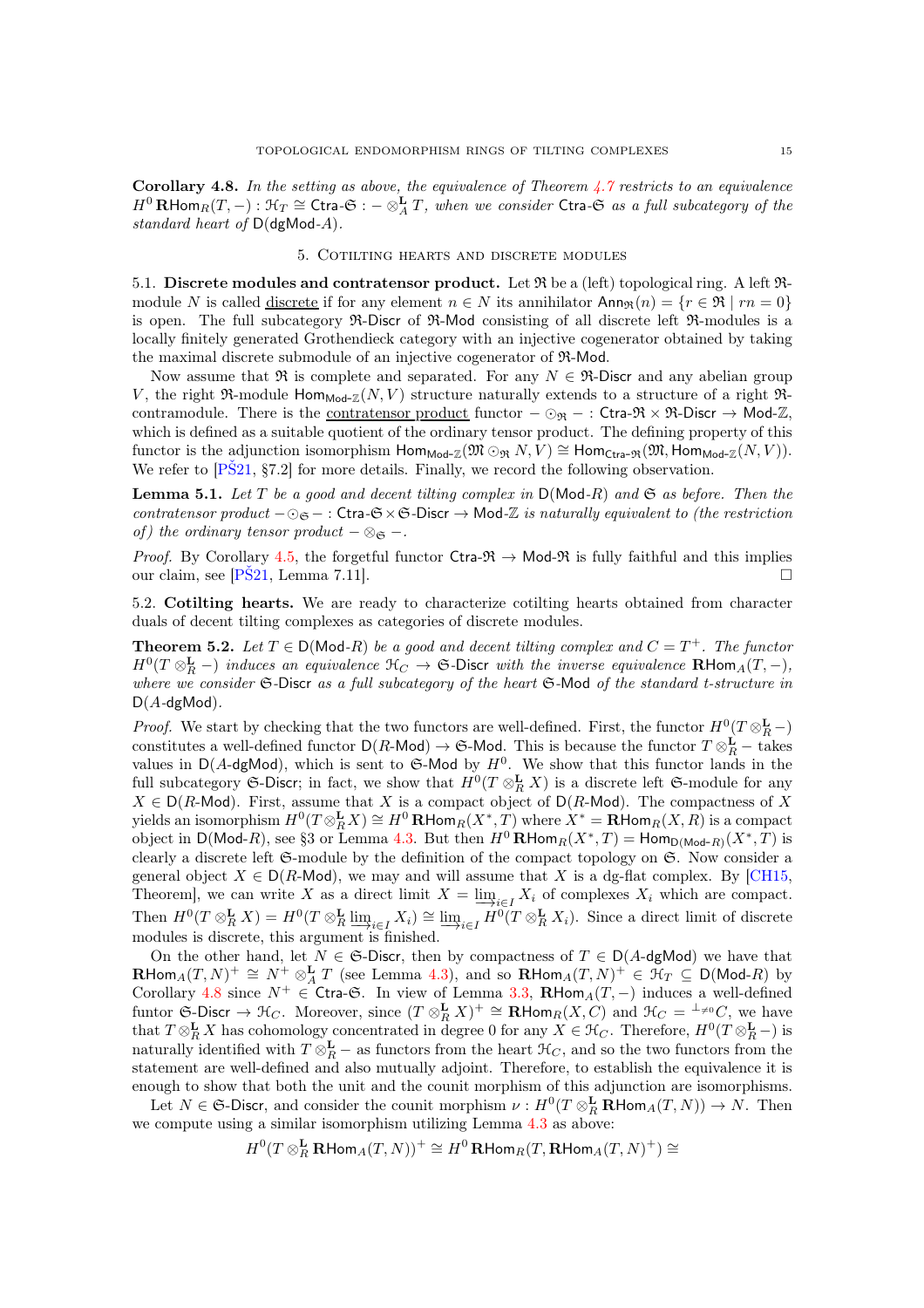$$
\cong H^0\operatorname{RHom}_R(T, N^+ \otimes^{\mathbf{L}}_A T).
$$

It follows that  $\nu^+$  is identified with the unit morphism of the equivalence of Corollary [4.8](#page-13-1) evaluated at  $N^+ \in \text{Ctra-G}$ , so  $\nu^+$  is an isomorphism, and therefore  $\nu$  is an isomorphism.

Let  $X \in \mathcal{H}_C$  and consider the unit morphism  $\eta: X \to \mathbf{R}\text{Hom}_A(T, T \otimes_R X)$ . Then we compute:

$$
\mathbf{R}\text{Hom}_A(T, T\otimes_R^{\mathbf{L}} X)^+\cong (T\otimes_R^{\mathbf{L}} X)^+\otimes_A^{\mathbf{L}} T\cong
$$

$$
\cong\mathbf{R}\text{Hom}_R(T,X^+)\otimes^{\mathbf{L}}_AT.
$$

It follows that  $\eta^+$  is the counit morphism of the equivalence of Corollary [4.8](#page-13-1) evaluated at  $X^+ \in \mathcal{H}_T$ , and therefore  $\eta$  is an isomorphism.

As a consequence, we obtain a description of the hearts induced by cotilting complexes of cofinite type. Recall that if R is commutative noetherian then any cotilting complex is of cofinite type [\[HN21,](#page-19-13) Corollary 2.14].

<span id="page-15-0"></span>Corollary 5.3. Let  $C \in D(R\text{-Mod})$  *be a cotilting complex of cofinite type. Then there is a complete* and separated topological ring  $\mathfrak{S}$  *such that*  $\mathfrak{H}_C \cong \mathfrak{S}$ -Discr.

*Proof.* By Corollary [3.6,](#page-9-1) there is a decent tilting complex  $T \in D(\text{Mod-}R)$  such that C is equivalent to  $T^+$  as cosilting complexes. By Lemma [4.2,](#page-11-2) there is a good and decent tilting complex  $T'$  which is equivalent to T. Putting  $\mathfrak{S} = \mathsf{End}_{D(\mathsf{Mod}\text{-}R)}(T')$  and endowing  $\mathfrak{S}$  with the compact topology, the proof is finished by noting that  $\mathcal{H}_C \cong \mathcal{H}_{T'^+} \cong \mathfrak{S}\text{-Discr}$  where the last equivalence follows from Theorem [5.2.](#page-14-1)  $\Box$ 

### <span id="page-15-2"></span>5.3. Cotilting derived equivalence and tensor compatibility.

**Theorem 5.4.** *Assume that*  $T \in D(\text{Mod-}R)$  *is a good and decent tilting complex and let again*  $\mathfrak{S} = \mathsf{End}_\mathsf{D}(\mathsf{Mod}\text{-}R)(T)$ . Then the forgetful functor  $\mathsf{D}^{\mathsf{b}}(\mathfrak{S}\text{-}\mathsf{Discr}) \to \mathsf{D}^{\mathsf{b}}(\mathfrak{S}\text{-}\mathsf{Mod})$  is fully faithful and *the functor*  $H = \epsilon \circ (T \otimes_R^{\mathbf{L}} -)$  *induces a triangle equivalence*  $H : D^b(R\text{-Mod}) \to D^b(\mathfrak{S}\text{-Discr})$ *.* 

*Proof.* This is proved similarly to Theorem [4.7.](#page-13-0) By Theorem [4.4,](#page-11-1)  $(T \otimes_R^{\mathbf{L}} -) : D^{\mathsf{b}}(R\text{-Mod}) \to$  $D^{b}(A-dgMod)$  is fully faithful. Arguing as in Theorem [4.7,](#page-13-0) Proposition [4.6](#page-12-3) yields a commutative square:

$$
D^{b}(\mathcal{H}_{C}) \xrightarrow{H^{0}(T \otimes_{R}^{\mathbf{L}} -} D^{b}(\mathfrak{S}\text{-Mod})
$$

$$
\cong \downarrow_{real_C} \qquad \qquad \downarrow =
$$

$$
D^{b}(R \text{-Mod}) \xrightarrow{H} D^{b}(\mathfrak{S}\text{-Mod})
$$

Since  $H^0(T \otimes_R^{\mathbf{L}}-)$  factorizes as  $\mathfrak{H}_C \stackrel{\cong}{\to} \mathfrak{S}\text{-Discr} \to \mathfrak{S}\text{-Mod}$ , we obtain that the forgetful functor  $D^b$ (G-Discr)  $\rightarrow$   $D^b$ (G-Mod) is fully faithful. Then the square above induces another commutative square

$$
\begin{array}{ccc}D^{\mathrm{b}}(\mathcal{H}_{C})\xrightarrow{H^{0}(T\otimes \frac{\mathbf{L}}{R}-)}D^{\mathrm{b}}(\mathfrak{S}\text{-}\mathrm{Discr})\\ \cong&\\ D^{\mathrm{b}}(R\text{-}\mathrm{Mod})&\xrightarrow{H}D^{\mathrm{b}}(\mathfrak{S}\text{-}\mathrm{Discr})\\ \end{array}
$$

where the upper arrow is an equivalence.  $\Box$ 

<span id="page-15-1"></span>Theorem 5.5. *In the setting of Theorem [5.4,](#page-15-2) there is a commutative square as follows:*

$$
D^{b}(\text{Mod-}R) \times D^{b}(R\text{-Mod}) \xrightarrow{-\otimes_{R}^{L}} D(\text{Mod-}\mathbb{Z})
$$

$$
\cong \bigg\downarrow c \times H \qquad \qquad \bigg\downarrow=
$$

$$
D^{b}(\text{Ctra-}\mathfrak{S}) \times D^{b}(\mathfrak{S}\text{-Discr}) \xrightarrow{-\otimes_{\mathfrak{S}}^{L}} D(\text{Mod-}\mathbb{Z})
$$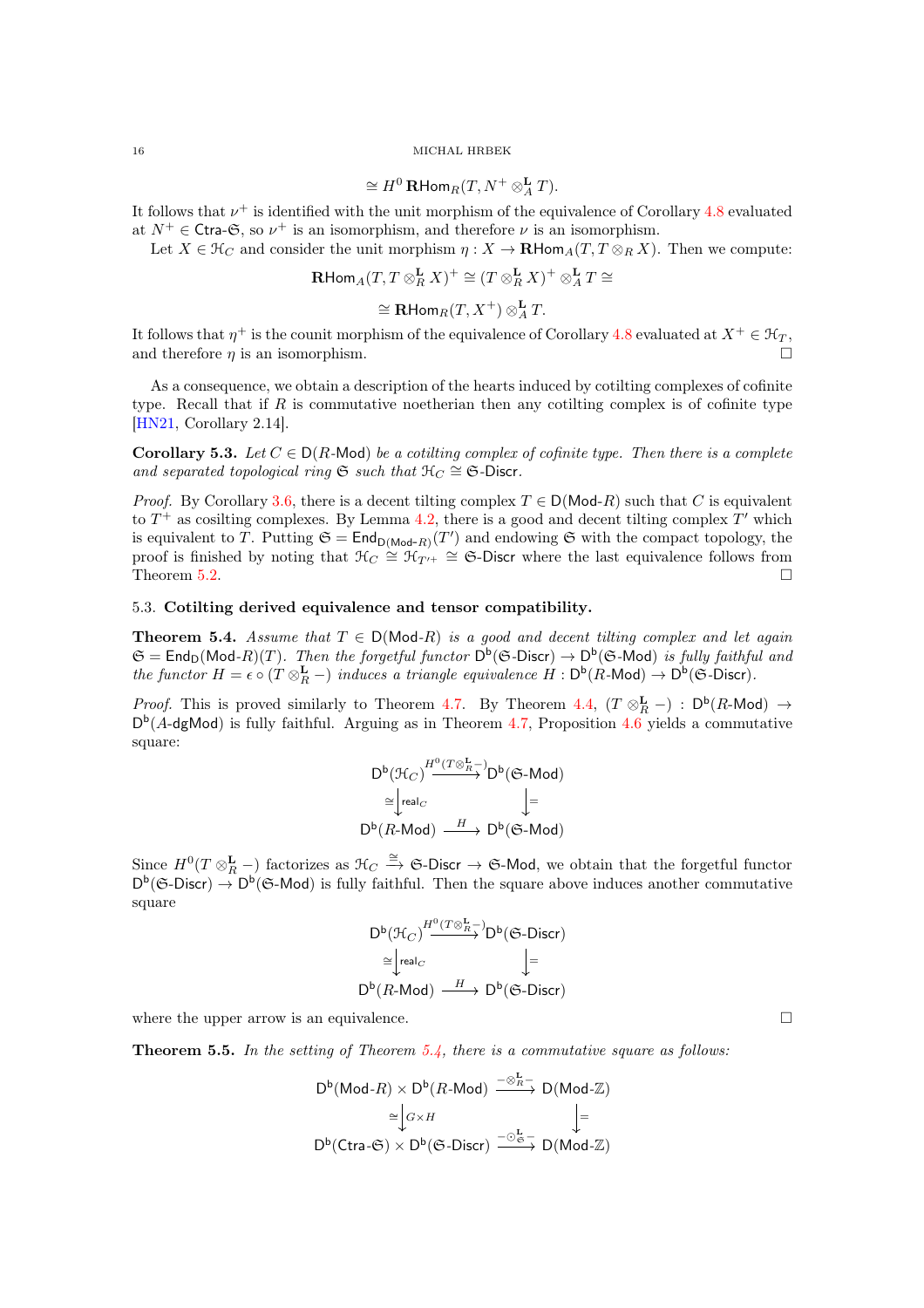*Proof.* Note first that here the contratensor product  $-\odot_{\mathfrak{S}}$  – identifies with the ordinary tensor product  $-\otimes_{\mathfrak{S}} -$  by Lemma [5.1.](#page-14-2) For  $X \in \mathsf{D}^{\mathsf{b}}(\mathsf{Mod}\text{-}R)$  and  $Y \in \mathsf{D}^{\mathsf{b}}(R\text{-}\mathsf{Mod})$ , we have a sequence of natural isomorphisms in  $D(\mathbb{Z})$  as follows:

$$
\begin{aligned} G(X)\otimes^{\mathbf{L}}_{\mathfrak{S}}H(Y)&=\epsilon(\mathbf{R}\mathrm{Hom}_R(T,X))\otimes^{\mathbf{L}}_{\mathfrak{S}}\epsilon(T\otimes^{\mathbf{L}}_R Y)\cong\mathbf{R}\mathrm{Hom}_R(T,X)\otimes^{\mathbf{L}}_A(T\otimes^{\mathbf{L}}_R Y)\cong\\ &\cong(\mathbf{R}\mathrm{Hom}_R(T,X)\otimes^{\mathbf{L}}_A T)\otimes^{\mathbf{L}}_R Y\cong X\otimes^{\mathbf{L}}_R Y. \end{aligned}
$$

In the second isomorphism we use the fact that the equivalence  $\epsilon : D(dgMod-A) \to DMod-S$ (resp.  $\epsilon$ : D(A-dgMod)  $\rightarrow$  D(G-Mod)) preserves quasi-isomorphism and derived tensor products, see [\[Yek20,](#page-20-10) Theorem 12.7.2]. The last isomorphism follows from Theorem [4.4\(](#page-11-1)iii).

5.4. A kind of a converse result. There is a theory of Morita theory of complete and separated topological ring developed in  $[P\check{S}21]$  and  $[P\check{S}19b]$ , which we recall now. Let  $\Re$  be a complete and separated (left) topological ring and  $\mathfrak{P} \in \mathsf{Ctra}\mathfrak{R}$  a projective generator. Then the endomorphism ring  $\mathfrak{R}' = \text{End}_{\text{Ctra-}\mathfrak{R}}(\mathfrak{P})$  admits a naturally induced linear topology of open left ideals such that  $\mathfrak{R}'$  is complete and separated and there is an equivalence Ctra- $\mathfrak{R} \cong$  Ctra- $\mathfrak{R}'$  which takes  $\mathfrak{P}$  to  $\mathfrak{R}'$ . In this situation, we say that  $\mathfrak{R}$  and  $\mathfrak{R}'$  are <u>topologically Morita equivalent</u>. In particular, if  $T \in D(\text{Mod-}R)$  is a tilting complex with  $\mathfrak{S} = \text{End}_{D(\text{Mod-}R)}(T)$  endowed with the compact topology and T' is a tilting complex equivalent to T then  $\mathfrak{S}' = \mathsf{End}_{\mathsf{D}(\mathsf{Mod}\text{-}R)}(T)$  admits a linear topology which makes it topologically Morita equivalent to G. Furthermore, one can check directly that this topology described in [\[PŠ21,](#page-20-2) Corollary 7.6] coincides with the compact topology defined on the endomorphism ring  $\mathfrak{S}'$  (see also [P $\tilde{\mathrm{S}}$ 19b, §5]). Finally, in this situation there is also an equivalence S-Discr ∼= S′ -Discr of the discrete module categories [\[PŠ19b,](#page-20-11) Proposition 5.2].

<span id="page-16-0"></span>If A is an abelian category with enough projectives, let  $\mathsf{K}^{\mathsf{b}}(\mathcal{A}_{\mathsf{proj}})$  denote the homotopy category of bounded complexes of projectives objects of A, considered as a full subcategory of  $D^b(\mathcal{A})$ .

Proposition 5.6. *Assume that there is a complete, separated topological ring* R *and a pair of*  $triangle$  equivalences  $D^b(Mod-R) \stackrel{\cong}{\to} D^b(Ctra- \mathfrak{R})$  and  $D^b(R-Mod) \stackrel{\cong}{\to} D^b(\mathfrak{R}$ -Discr) which make the *following diagram commute:*

$$
\begin{array}{c}\nD^{\mathsf{b}}(\mathsf{Mod}\textrm{-}R)\times D^{\mathsf{b}}(R\textrm{-}\mathsf{Mod})\xrightarrow{-\otimes^{\mathbf{L}}_R-}\mathsf{D}(\mathsf{Mod}\textrm{-}\mathbb{Z})\\ \cong\bigcup\\ \nD^{\mathsf{b}}(\mathsf{Ctra}\textrm{-}\mathfrak{R})\times D^{\mathsf{b}}(\mathfrak{R}\textrm{-}\mathsf{Discr})\xrightarrow{-\odot^{\mathbf{L}}_{\mathfrak{R}}-}\mathsf{D}(\mathsf{Mod}\textrm{-}\mathbb{Z})\n\end{array}
$$

*Then there is a good and decent tilting complex*  $T \in D(\text{Mod-}R)$  *such that its endomorphism ring*  $\mathfrak{S} = \mathsf{End}_{\mathsf{D}(\mathsf{Mod}\text{-}R)}(T)$  *endowed with compact topology is topologically Morita equivalent to*  $\mathfrak{R}$ .

*Proof.* Under the equivalence  $D^b(\text{Mod-}R) \stackrel{\cong}{\to} D^b(\text{Ctra-}R)$ , the projective generator R of Ctra-R corresponds to an object  $T \in D^b(\text{Mod-}R)$ , and similarly an injective cogenerator  $W \in \mathfrak{R}$ -Discr corresponds to an object C in  $\mathsf{D}^{\mathsf{b}}(R\text{-}\mathsf{Mod})$ . The equivalences transfer the standard t-structures to tstructures of the form  $\mathbb{T}_T = (T^{\perp_{>0}}, T^{\perp_{\leq 0}})$  and  $\mathbb{T}_C = ({}^{\perp_{\leq 0}}C, {}^{\perp_{>0}}C)$  in  $\mathsf{D}^\mathsf{b}(\mathsf{Mod}\text{-}R)$  and  $\mathsf{D}^\mathsf{b}(R\text{-Mod}),$ respectively. We also have  $\text{Add}(T) \subseteq \mathcal{H}_T$  and  $\text{Prod}(C) \subseteq \mathcal{H}_C$ , where  $\mathcal{H}_T$  and  $\mathcal{H}_C$  are the hearts of the two t-structures. Then  $\mathsf{Add}(T) \subseteq T^{\perp_{\neq 0}}$  and  $\mathsf{Prod}(C) \subseteq {}^{\perp_{\neq 0}}C$ .

The equivalence  $D^b(\text{Mod-}R) \stackrel{\cong}{\to} D^b(\text{Ctra-}\mathfrak{R})$  restricts to  $K^b(\text{Mod-}R_{\text{proj}}) \stackrel{\cong}{\to} K^b(\text{Ctra-}\mathfrak{R}_{\text{proj}})$ . Indeed, as in the proof of  $[PV18, Theorem 5.3]$  which refers to the argument  $[Ric89, Proposition 6.2]$ , if A is a cocomplete abelian category with enough projectives then we can characterize  $\mathsf{K}^{\mathsf{b}}(\mathcal{A}_{\text{proj}})$ inside  $D^b(\mathcal{A})$  internally as a full subcategory consisting of those objects X such that for any Y we have  $\mathsf{Hom}_{\mathsf{D}^{\mathsf{b}}(\mathcal{A})}(X,Y[i])$  for  $i \gg 0$ . It follows in the same fashion as in [\[PV18,](#page-20-5) Theorem 5.3] that T is isomorphic in  $D^b(\text{Mod-}R)$  to a bounded complex of projective R-modules and furthermore, that thick(Add(T)) =  $K^b$ (Mod- $R_{proj}$ ). Then by [\[AHH21,](#page-19-16) Proposition 5.3], T is a bounded tilting object in  $D(\text{Mod-}R)$ . An analogous argument using [\[AHH21,](#page-19-16) Proposition 6.8] shows that C is a bounded cotilting object in  $D(R\text{-Mod})$ .

Recall that by an adjunction argument we have  $\text{Hom}_{D(R\text{-Mod})}(X, T^+[i]) = 0$  if and only if  $H^{-i}(T \otimes_R^{\mathbf{L}} X) = 0$ . Via the identification of  $T \otimes_R^{\mathbf{L}} -$  and  $\mathfrak{R} \otimes_R^{\mathbf{L}} -$ , we see that the equivalence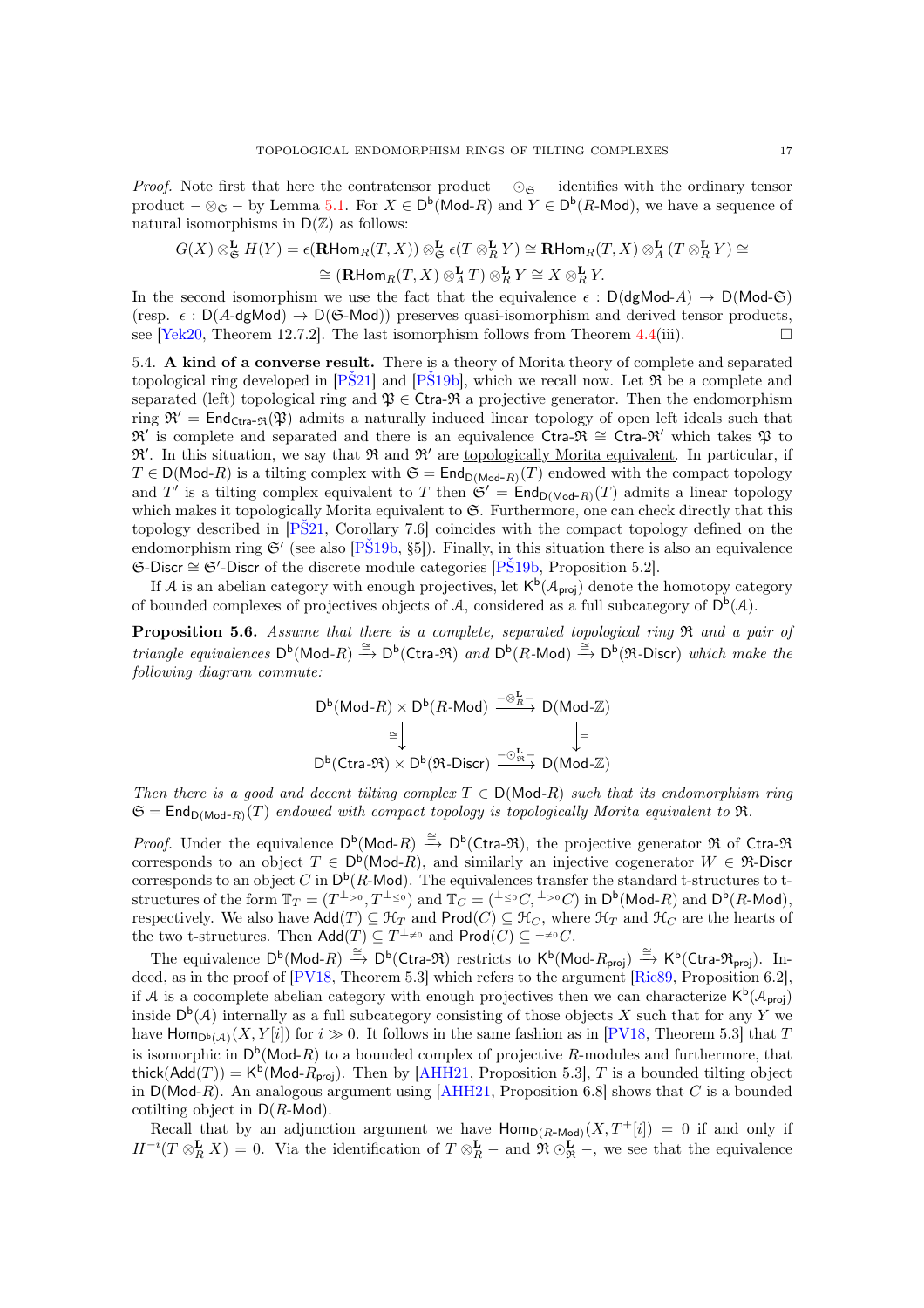$D^b(R\text{-Mod}) \stackrel{\cong}{\to} D^b(\mathfrak{R}\text{-Discr})$  identifies the standard t-structure in  $D^b(\mathfrak{R}\text{-Discr})$  with the cosilting t-structure induced by  $T^+$ . It follows that the cosilting complexes C and  $T^+$  are equivalent, and so in particular,  $T^+$  is cotilting and  $\mathcal{H}_C = \mathcal{H}_{T^+}$ . It follows from Theorem [3.4](#page-8-0) that T is decent. Passing to a direct sum  $T^{(X)}$  of copies of T for some set X, we can assume that T is also good by Lemma [4.2.](#page-11-2) As discussed above, this adjustment will replace the original topological ring  $\Re$  by the endomorphism ring of  $\mathfrak{R}^{(X)} \in \mathsf{Ctra}\text{-}\mathfrak{R}$ , so it only changed up to topological Morita equivalence. Therefore, we may assume that  $T$  is good without loss of generality.

We have  $\mathfrak{R} = \mathsf{End}_{D(R)}(T)$  as ordinary rings. Let  $\mathfrak{S}$  be the same ring as  $\mathfrak{R}$  but endowed with the compact topology. Then we know from Corollary [4.8](#page-13-1) and Theorem [5.2](#page-14-1) that  $\mathcal{H}_T \cong \mathsf{Ctra\text{-}G}$  and  $\mathcal{H}_C \cong \mathfrak{S}\text{-Discr}$ . Using Theorem [5.5,](#page-15-1) we obtain a commutative square as follows

$$
Ctra-G \times G-Discr \xrightarrow{-\otimes g} D(Mod-Z)
$$
  
\n
$$
\cong \int G' \times H' \qquad \qquad \downarrow =
$$
  
\n
$$
Ctra-3\bar{X} \times 3\bar{X}-Discr \xrightarrow{-\otimes g} D(Mod-Z)
$$

in which the equivalence G' is obtained as a composition of the equivalences  $\mathcal{H}_T \cong \mathsf{Ctra}\text{-}\mathfrak{R}$  and  $\mathcal{H}_T \cong \mathsf{Ctra\text{-}}\mathfrak{S}$ , and similarly for H'. It follows from this square that for any  $N \in \mathfrak{R}\text{-}$ Discr, we have  $N \cong \mathfrak{R} \odot_{\mathfrak{R}} N \cong \mathfrak{S} \otimes_{\mathfrak{S}} H'(N) \cong H'(N)$ , where the isomorphisms are natural and computed in Mod- $\mathbb{Z}$ . It follows that the equivalence  $H'$  induces an equivalence between the forgetful functors  $\mathfrak{S}\text{-Discr}\to \text{Mod-}\mathbb{Z}$  and  $\mathfrak{R}\text{-Discr}\to \text{Mod-}\mathbb{Z}$ . Then it follows from  $[P\check{S}19b,$  Proposition 4.2 that  $\mathfrak{R}$ and  $\mathfrak S$  are isomorphic as topological rings.

### 6. Example: Commutative noetherian rings of dimension one

<span id="page-17-0"></span>In this section,  $R$  is a commutative noetherian ring of Krull dimension equal to one. Let d :  $Spec(R) \rightarrow \mathbb{Z}$  be a codimension function on the Zariski spectrum (e.g., we can choose d to be the height function ht which assigns to a prime ideal  $\mathfrak p$  its height  $\mathfrak{ht}(\mathfrak p)$ ). Following [HNS22, Theorem 4.6, there is a silting complex of the form  $T_d = \bigoplus_{\mathfrak{p} \in \text{Spec}(R)} \mathbf{R} \Gamma_{\mathfrak{p}} R_{\mathfrak{p}}[d(\mathfrak{p})]$ , where  $\mathbf{R} \Gamma_{\mathfrak{p}} R_{\mathfrak{p}}$ is the local cohomology of the local ring  $R_p$  considered as an object in  $D(\text{Mod-}R)$ . It follows from [HNS22, Theorem 6.10] and Theorem [3.4](#page-8-0) that  $T<sub>d</sub>$  is a decent tilting complex. Since the tilting heart and the endomorphism ring of  $T<sub>d</sub>$  does not depend on the choice of the codimension function d, see [HNS22, Remark 4.10], we assume  $d = ht$  and denote simply  $T = T_d$  from now on. Let  $W_i$ be the set of all primes of height i for  $i = 0, 1$ ; that is,  $W_0$  consists of all minimal primes and  $W_1$  of all maximal primes of  $\textsf{Spec}(R)$ . Let  $Q = \prod_{\mathfrak{p} \in W_0} R_{\mathfrak{p}}$  and  $\widehat{R} = \prod_{\mathfrak{m} \in W_1} \widehat{R_{\mathfrak{m}}}$ , where  $\widehat{R_{\mathfrak{m}}}$  is the m-adic completion of the local ring  $R_m$ . Note that we have the canonical flat ring epimorphism  $R \to Q$ and the faithfully flat map  $R \to \hat{R}$ . We remark that if R is Cohen-Macaulay then  $R \to Q$  is monic and  $Q$  is precisely the total ring of quotients of  $R$ . In any case, we can write the tilting complex as  $T = Q \oplus K$ , where  $K = \text{Cone}(R \to Q)$ , see [HNS22, end of §4]. From this description, one can also see that T is good. Indeed, there is a triangle of the form  $R \to Q \to K \to R[1]$ , and so  $R \in \text{thick}(T)$ .

The endomorphism ring  $\mathfrak{S} = \mathsf{End}_{\mathsf{D}(\mathsf{Mod}\text{-}R)}(T)$  can be written explicitly, this is discussed already in  $[P\check{S}19a,$  Example 8.4] in the case when Q is the total ring of quotients; the non-Cohen-Macaulay situation is covered in [\[HNŠ22,](#page-19-9) Example 6.5]. The endomorphism ring has the following matrix presentation:

$$
\mathfrak{S}=\begin{pmatrix} Q & 0 \\ Q\otimes_R \widehat{R} & \widehat{R} \end{pmatrix}.
$$

Here, R is identified with  $\text{End}_{D(\text{Mod-}R)}(K)$ . In fact, we have the primary decomposition  $K = \bigoplus_{\substack{small \text{if } \text{mod} \\small \text{if } \text{mod} \text{if } \text{mod} \\small \text{if } \text{mod} \text{if } \text{mod} \text{if } \text{mod} \text{if } \text{mod} \text{if } \text{mod} \text{if } \text{mod} \text{if } \text{mod} \text{if } \text{mod} \text{$  $m \in W_1$  Km, and for each m we can write  $K = \text{hocolim}_{n \geq 0} K(s_m^n)$  where  $K(s_m^n)$  is the Koszul complex over any non-unit non-zerodivisor element  $s_m \in R_m$ , see e.g. [\[PŠ21,](#page-20-2) Example 5.7]. Since Koszul complexes are compact, this allows to describe the compact topology of left open ideals of  $\mathfrak{S}$ . The induced topology on the corner rings Q and  $\widehat{R}$  makes them into topological rings. The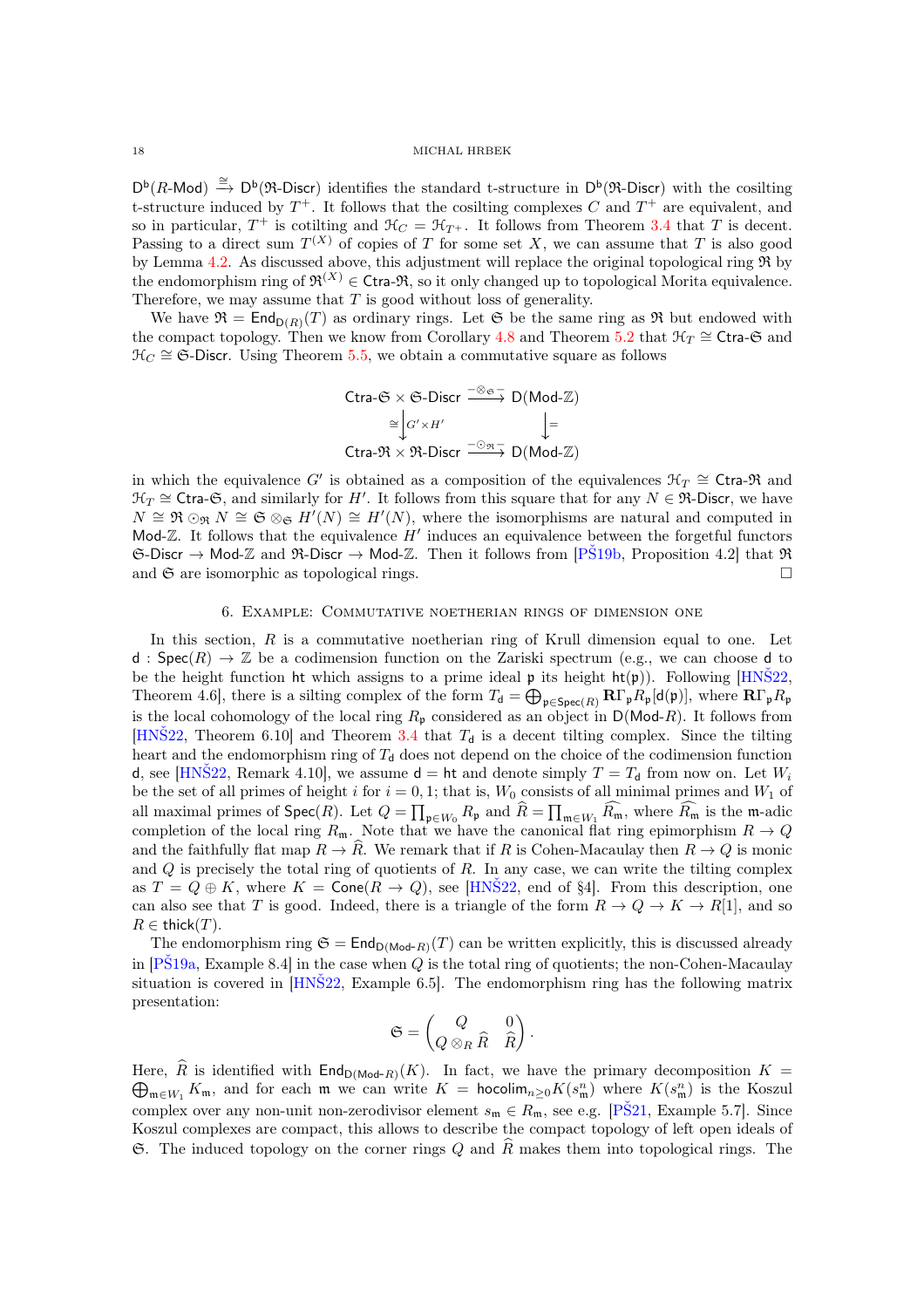ring  $Q$  is an artinian and as such its topology is discrete. From the presentation of  $K$  above, one can compute directly that R carries the product topology of the m-adic topologies on  $R_m$ 's. Finally,  $Q \otimes_R R$  is endowed with a topology of R-submodules induced as follows. First, note that  $Q \otimes_R \widehat{R}$  is identified with the restricted product of  $Q \otimes_R \widehat{R}_{\mathfrak{m}}$ 's with respect to images of the maps

 $R_{\mathfrak{m}} \to Q \otimes_R \widehat{R_{\mathfrak{m}}}$  for each  $\mathfrak{m} \in W_1$ . In other words, this is a submodule of  $\prod_{\mathfrak{m} \in W_1}(Q \otimes_R \widehat{R_{\mathfrak{m}}})$ consisting of those sequences  $(q_m \otimes_R c_m)$  with  $q_m \in Q$  and  $c_m \in R_m$  such that  $q_m = 1$  for almost all  $\mathfrak{m} \in W_1$ . For each  $\mathfrak{m} \in W_1$ , the topology on  $Q \otimes_R \widehat{R_{\mathfrak{m}}}$  has the base of open submodules of the form  $s_{\mathfrak{m}}^{-k}(\mathfrak{m}^n \widehat{R_{\mathfrak{m}}})$  with  $k, n \geq 0$ . The topology on  $\prod_{\mathfrak{m} \in W_1}(Q \otimes_R \widehat{R_{\mathfrak{m}}})$  is then the induced restricted product topology.

By a standard argument, the category S-Mod of left S-modules can be identified with the category in which the objects are R-module morphisms  $V \stackrel{\varphi}{\to} M$  where  $V \in \mathsf{Mod}\textrm{-}Q$  and  $M \in$ Mod- $\widehat{R}$  and the morphisms are commutative squares

$$
\begin{array}{ccc}\nV & \xrightarrow{\varphi} & M \\
\downarrow{\nu} & & \downarrow{\gamma} \\
V' & \xrightarrow{\varphi'} & M'\n\end{array}
$$

where  $\eta$  is a morphism of Q-modules and  $\gamma$  a morphism of  $\widehat{R}$ -modules. The action of an element  $q \otimes_R c \in Q \otimes_R R \subseteq \mathfrak{S}$  on an object as above takes an element  $v \in V$  to  $c\varphi(qv) \in M$ . The category Mod-G of right G-modules has an analogous description with arrows  $M \stackrel{\varphi}{\rightarrow} V$  going in the opposite direction and the right G-action of an element  $q \otimes_R c \in Q \otimes_R \widehat{R}$  defined using the rule  $m(q \otimes_R c) = \varphi(mc)q$  for  $m \in M$ .

Then the tilting heart  $\mathcal{H}_T$  can be described explicitly as follows. By Corollary [4.8](#page-13-1) and Corol-lary [4.5,](#page-12-2) we know that  $\mathcal{H}_T \cong \mathsf{Ctra}\text{-}\mathfrak{S}$  and  $\mathsf{Ctra}\text{-}\mathfrak{S}$  is a full subcategory of Mod- $\mathfrak{S}$ . Then  $\mathcal{H}_T$ identifies with a full subcategory of the above described category of R-linear morphisms  $M \xrightarrow{\varphi} V$ with  $M \in Mod\text{-}\overline{R}$  and  $V \in Mod\text{-}Q$ . Furthermore, it is clear from the contraaction of  $\mathfrak S$  that the action of  $\widehat{R}$  on M extends to the unique contraaction; note that Ctra- $\widehat{R} \subseteq \text{Mod-}\widehat{R}$  is a full subcategory [\[Pos17,](#page-20-13) Corollary 13.13]. On the other hand, for any morphism  $\mathfrak{M} \to V$  as above with  $\mathfrak{M} \in \text{Ctra-}\widehat{R}$  the right  $\mathfrak{S}\text{-action}$  on  $\mathfrak{M} \oplus V$  extends to a right  $\mathfrak{S}\text{-contraaction}$ . The contraaction of the two corner rings of G is clear:  $\widehat{R}$  acts on the  $\widehat{R}$ -contramodule M and Q acts as an ordinary ring on  $V$ . It remains to see how the contraaction is defined given a sequence  $(q_\alpha \otimes_R c_\alpha)_{\alpha \in A}$  of elements of  $Q \otimes_R \hat{R}$  which converges to zero in the topology. By the description of the topology above, all but finitely many  $q_\alpha$ 's can be assumed to be 1's. Then for any collection  $m_{\alpha} \in \mathfrak{M}, \alpha \in A$ , the contramodule action is computed as follows:  $\sum_{\alpha \in A} \mathcal{D}(m_{\alpha})(a_{\alpha} \otimes_{B} c_{\alpha}) + \sum_{\alpha \in A} \mathcal{D}(m_{\alpha})(1 \otimes_{B} c_{\alpha}) = \sum_{\alpha \in B} \mathcal{D}(m_{\alpha} c_{\alpha}) a_{\alpha} + \mathcal{D}(\sum_{\alpha \in A} a_{\alpha})$  $(m_\alpha)(q_\alpha\otimes_R c_\alpha)=$  $\Delta_{\alpha \in F}(m_{\alpha})(q_{\alpha} \otimes_R c_{\alpha}) + \sum_{\alpha \in A\setminus F}(m_{\alpha})(1 \otimes_R c_{\alpha}) = \sum_{\alpha \in F} \varphi(m_{\alpha}c_{\alpha})q_{\alpha} + \varphi(\sum_{\alpha \in A\setminus F}^{\infty} m_{\alpha}c_{\alpha})$ , where F is a finite subset of A such that  $q_{\alpha} = 1$  whenever  $\alpha \in A \setminus F$ . Note that  $(c_{\alpha})_{\alpha \in A}$  converges to zero in the topology of  $\widehat{R}$ , which ensures that  $\sum_{\alpha \in A\setminus F} m_{\alpha} c_{\alpha}$  is well-defined using the  $\widehat{R}$ -contramodule structure of M. One can check directly that all this defines an assignment  $\mathfrak{S}[[\mathfrak{M} \oplus V]] \to \mathfrak{M} \oplus V$ satisfying the conditions of contra-associativity and contra-unitality, and thus we obtain the contraaction. Since Ctra-G is a full subcategory of Mod-G, this shows that  $\mathcal{H}_T$  is equivalent to the full subcategory of Mod-G consisting of R-linear morphisms  $\mathfrak{M} \stackrel{\varphi}{\rightarrow} V$  with  $\mathfrak{M} \in \mathsf{Ctra-G}$  and  $V \in \mathsf{Mod}\textrm{-}Q$ . We remark that  $\mathfrak M$  decomposes into a product  $\prod_{\mathfrak{m}\in W_1}\mathfrak M_{\mathfrak{m}}$  where  $\mathfrak M_{\mathfrak{m}}\in \mathsf{Ctra}\textrm{-} \widehat{R_{\mathfrak{m}}};$ for a module-theoretic description of this category see [\[Pos17,](#page-20-13) Corollary 13.13].

We are left with the task of describing the cotilting heart induced by  $C = T^+$ . Using Theo-rem [5.4,](#page-15-2)  $\mathcal{H}_C$  is equivalent to G-Discr. Arguing similarly (in fact, more easily) to above, we see that  $\mathcal{H}_C$  is identified with the full subcategory of objects of the form  $V \stackrel{\varphi}{\to} M$  where M is in  $\widehat{R}$ -Discr. Here, it is well-known that  $\widehat{R}$ -Discr is naturally identified with the full subcategory of R-Mod consisting of modules which are  $W_1$ -torsion, meaning that they are supported on the set  $W_1 \subseteq \text{Spec}(R)$ . Yet another description is that these are those modules M such that  $M \otimes_R Q = 0$ . Finally, we remark that one can identify  $\mathcal{H}_C$  with the data of the Zariski torsion model constructed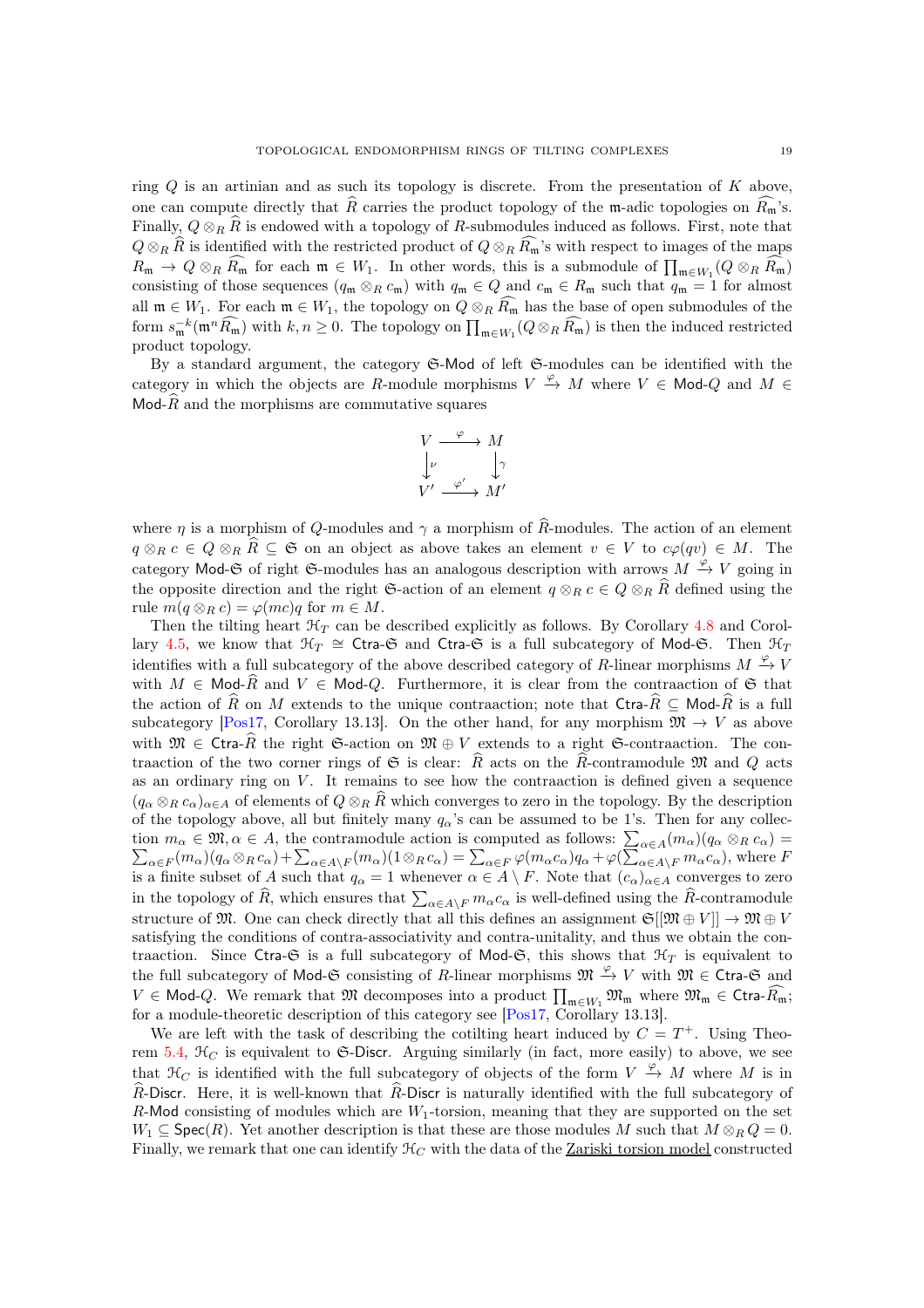in [\[BGPW20,](#page-19-26) Remark 8.8, see also Example 8.9, §9.3] by Balchin, Greenlees, Pol, and Williamson, while  $\mathcal{H}_T$  is seemingly different from the complete model of Balchin and Greenlees in [\[BG22\]](#page-19-27), see [\[BG22,](#page-19-27) §10] in particular.

## <span id="page-19-0"></span>Acknowledgement

The author would like to to thank Francesco Genovese, Leonid Positselski, and Jordan Williamson for helpful discussions. A special thanks is due to Leonid Positselski for giving a very useful feedback on an earlier version of the manuscript.

### <span id="page-19-1"></span>**REFERENCES**

<span id="page-19-27"></span><span id="page-19-26"></span><span id="page-19-25"></span><span id="page-19-24"></span><span id="page-19-23"></span><span id="page-19-22"></span><span id="page-19-21"></span><span id="page-19-20"></span><span id="page-19-19"></span><span id="page-19-18"></span><span id="page-19-17"></span><span id="page-19-16"></span><span id="page-19-15"></span><span id="page-19-14"></span><span id="page-19-13"></span><span id="page-19-12"></span><span id="page-19-11"></span><span id="page-19-10"></span><span id="page-19-9"></span><span id="page-19-8"></span><span id="page-19-7"></span><span id="page-19-6"></span><span id="page-19-5"></span><span id="page-19-4"></span><span id="page-19-3"></span><span id="page-19-2"></span>

| [AH19]                       | Lidia Angeleri Hügel, Silting objects, Bull. Lond. Math. Soc. 51 (2019), no. 4, 658–690.                                                                                            |
|------------------------------|-------------------------------------------------------------------------------------------------------------------------------------------------------------------------------------|
| [AHH17]                      | Lidia Angeleri Hügel and Michal Hrbek, Silting modules over commutative rings, Int. Math. Res. Not.                                                                                 |
|                              | IMRN (2017), no. 13, 4131-4151. MR 3671512                                                                                                                                          |
| [AHH21]                      | , Parametrizing torsion pairs in derived categories, Represent. Theory 25 (2021), 679–731.                                                                                          |
|                              | MR 4293772                                                                                                                                                                          |
|                              | [AHMV17] Lidia Angeleri Hügel, Frederik Marks, and Jorge Vitória, Torsion pairs in silting theory, Pacific J. Math.<br><b>291</b> (2017), no. 2, 257–278.                           |
| $[AHMV19]$ $-$               | $\ldots$ , A characterisation of $\tau$ -tilting finite algebras, Model theory of modules, algebras and categories,                                                                 |
|                              | Contemp. Math., vol. 730, Amer. Math. Soc., [Providence], RI, [2019] ©2019, pp. 75–89. MR 3959610                                                                                   |
|                              | [ATJLS10] Leovigildo Alonso Tarrío, Ana Jeremías López, and Manuel Saorín, Compactly generated t-structures                                                                         |
|                              | on the derived category of a Noetherian ring, J. Algebra 324 (2010), no. 3, 313–346.                                                                                                |
| $[{\rm Baz10}]$              | Silvana Bazzoni, Equivalences induced by infinitely generated tilting modules, Proc. Amer. Math. Soc.                                                                               |
|                              | <b>138</b> (2010), no. 2, 533–544. MR 2557170                                                                                                                                       |
| [BBD82]                      | A. A. Beilinson, J. Bernstein, and P. Deligne, Faisceaux pervers, Analysis and topology on singular                                                                                 |
|                              | spaces, I (Luminy, 1981), Astérisque, vol. 100, Soc. Math. France, Paris, 1982, pp. 5–171. MR 751966                                                                                |
| [BG22]                       | Scott Balchin and JPC Greenlees, Separated and complete adelic models for one-dimensional noetherian                                                                                |
|                              | tensor-triangulated categories, Journal of Pure and Applied Algebra (2022), 107109.                                                                                                 |
|                              | [BGPW20] Scott Balchin, JPC Greenlees, Luca Pol, and Jordan Williamson, Torsion models for tensor-triangulated                                                                      |
| $[BHP^+20]$                  | categories: the one-step case, arXiv preprint arXiv:2011.10413 (2020).<br>Silvana Bazzoni, Ivo Herzog, Pavel Příhoda, Jan Saroch, and Jan Trlifaj, Pure projective tilting modules, |
|                              | Doc. Math. $25$ (2020), 401-424. MR 4106898                                                                                                                                         |
| [BM17]                       | Simion Breaz and George Ciprian Modoi, Derived equivalences induced by good silting complexes, arXiv                                                                                |
|                              | preprint arXiv:1707.07353 (2017).                                                                                                                                                   |
| BMT11                        | Silvana Bazzoni, Francesca Mantese, and Alberto Tonolo, Derived equivalence induced by infinitely                                                                                   |
|                              | <u>generated <i>n</i>-tilting modules</u> , Proc. Amer. Math. Soc. <b>139</b> (2011), no. 12, 4225–4234.                                                                            |
| [BW22]                       | Isaac Bird and Jordan Williamson, Duality pairs, phantom maps, and definability in triangulated                                                                                     |
|                              | categories, arXiv preprint $arXiv:2202.08113$ (2022).                                                                                                                               |
| [CH15]                       | Lars Winther Christensen and Henrik Holm, The direct limit closure of perfect complexes, J. Pure Appl.                                                                              |
|                              | Algebra 219 (2015), no. 3, 449-463. MR 3279365                                                                                                                                      |
| [CHZ19]                      | Xiao-Wu Chen, Zhe Han, and Yu Zhou, Derived equivalences via HRS-tilting, Adv. Math. 354 (2019),                                                                                    |
| $[Dr{e}69]$                  | 106749. 26. MR 3989131<br>Andreas Dress, On the decomposition of modules, Bull. Amer. Math. Soc. 75 (1969), 984–986.                                                                |
|                              | MR 244227                                                                                                                                                                           |
| [HN21]                       | Michal Hrbek and Tsutomu Nakamura, Telescope conjecture for homotopically smashing t-structures                                                                                     |
|                              | over commutative noetherian rings, J. Pure Appl. Algebra 225 (2021), no. 4, 106571, 13 pp.                                                                                          |
| $[HNS22]$                    |                                                                                                                                                                                     |
|                              | Michal Hrbek, Tsutomu Nakamura, and Jan Stovíček, Tilting complexes and codimension functions over                                                                                  |
| [Hrb16]                      | commutative noetherian rings, In preparation (2022).                                                                                                                                |
|                              | Michal Hrbek, One-tilting classes and modules over commutative rings, J. Algebra 462 (2016), 1-22.                                                                                  |
|                              | MR 3519496                                                                                                                                                                          |
| [Kel93]                      | Bernhard Keller, A remark on tilting theory and dg algebras, Manuscripta mathematica 79 (1993),                                                                                     |
|                              | no. 1, 247-252.                                                                                                                                                                     |
| [Kra00]                      | Henning Krause, Smashing subcategories and the telescope conjecture—an algebraic approach, Invent.                                                                                  |
|                              | Math. 139 (2000), no. 1, 99–133. MR 1728877                                                                                                                                         |
| [Lak20]                      | Rosanna Laking, Purity in compactly generated derivators and t-structures with Grothendieck hearts,                                                                                 |
|                              | Math. Z. 295 (2020), no. 3-4, 1615–1641. MR 4125704                                                                                                                                 |
| $\left[ \text{Lur17}\right]$ | Jacob Lurie, Higher algebra, 2017, available at https://people.math.harvard.edu/ lurie/papers/HA.pdf.                                                                               |
| $\left[ \text{MV18} \right]$ | Frederik Marks and Jorge Vitória, Silting and cosilting classes in derived categories, J. Algebra 501<br>$(2018), 526-544.$                                                         |
| [NS18]                       | Pedro Nicolás and Manuel Saorín, Generalized tilting theory, Appl. Categ. Structures 26 (2018), no. 2,                                                                              |